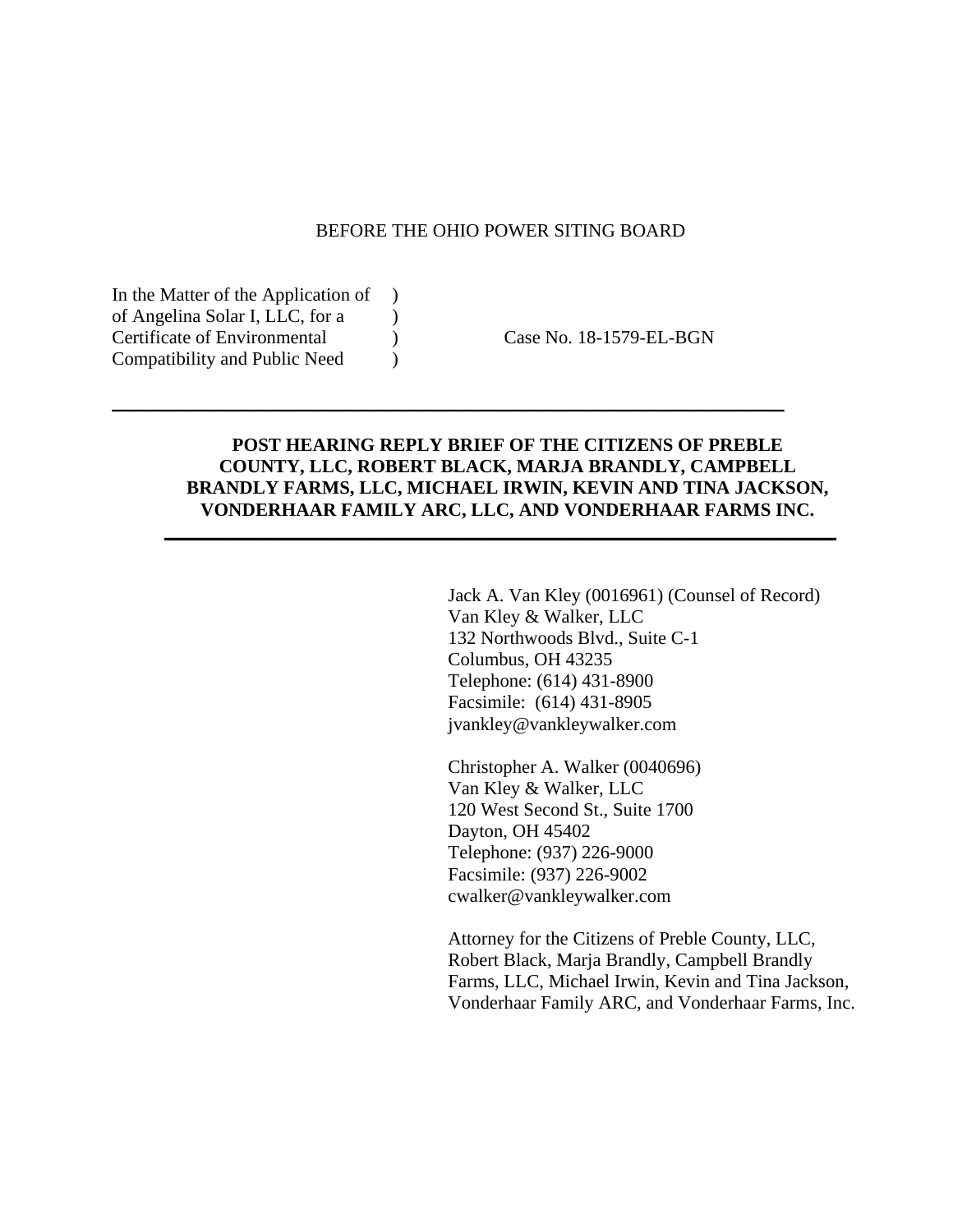# **TABLE OF CONTENTS**

| I.  | The Angelina Solar Project Does Not Represent The Minimum Adverse<br><b>Environmental Impact And Does Not Serve the Public Interest, Convenience,</b> |                                                                                                                                                                                                                                                                                                                                                                                         |  |
|-----|-------------------------------------------------------------------------------------------------------------------------------------------------------|-----------------------------------------------------------------------------------------------------------------------------------------------------------------------------------------------------------------------------------------------------------------------------------------------------------------------------------------------------------------------------------------|--|
| II. |                                                                                                                                                       |                                                                                                                                                                                                                                                                                                                                                                                         |  |
|     | A.                                                                                                                                                    | Without The Data On The Project's Visual Impacts And Mitigation<br>Measures Required By OAC 4906-4-08(D)(4), The Board Has No<br><b>Basis To Find That The Project Represents The Minimum Adverse</b><br><b>Environmental Impact With Respect To Visual Impacts3</b>                                                                                                                    |  |
|     | <b>B.</b>                                                                                                                                             | Without The Data On The Project's Visual Impacts From Project<br>Lighting And The Mitigation Measures Required By OAC 4906-4-<br>08(D)(4)(f), The Board Has No Basis To Find That The Project<br><b>Represents The Minimum Adverse Environmental Impact With</b>                                                                                                                        |  |
|     | C.                                                                                                                                                    | <b>Without The Decibel Data And Mitigation Measures For Operational</b><br>Noise From The Inverters Required By OAC 4906-4-08(A)(3), The<br>Board Has No Basis To Find That The Project Represents The<br>Minimum Adverse Environmental Impact With Respect To                                                                                                                          |  |
|     | D.                                                                                                                                                    | <b>Without Effective Measures To Minimize Disagreeable Construction</b><br>Noise As Required by OAC 4906-4-08(3)(d), The Board Has No Basis<br>To Find That The Project Represents The Minimum Adverse<br><b>Environmental Impact With Respect To Construction Noise7</b>                                                                                                               |  |
|     | Е.                                                                                                                                                    | <b>Without The Procedures Necessary To Comply With The</b><br>Requirements In OAC 4906-4-08(E)(2) For Avoiding And Repairing<br>Damage To Field Drainage Tiles, The Board Has No Basis To Find<br>That The Project Represents The Minimum Adverse Environmental<br>$\boldsymbol{.8}$                                                                                                    |  |
|     | F.                                                                                                                                                    | Without The Information Necessary To Describe Or Evaluate The<br><b>Reliability Of The Project's Equipment For Preventing Criminal</b><br>Access To The Facility As Required By OAC 4906-4-08(A), The<br>Board Has No Basis To Find That The Project Represents The<br>Minimum Adverse Environmental Impact With Respect To Crime<br>That The Facility Could Attract To The Community10 |  |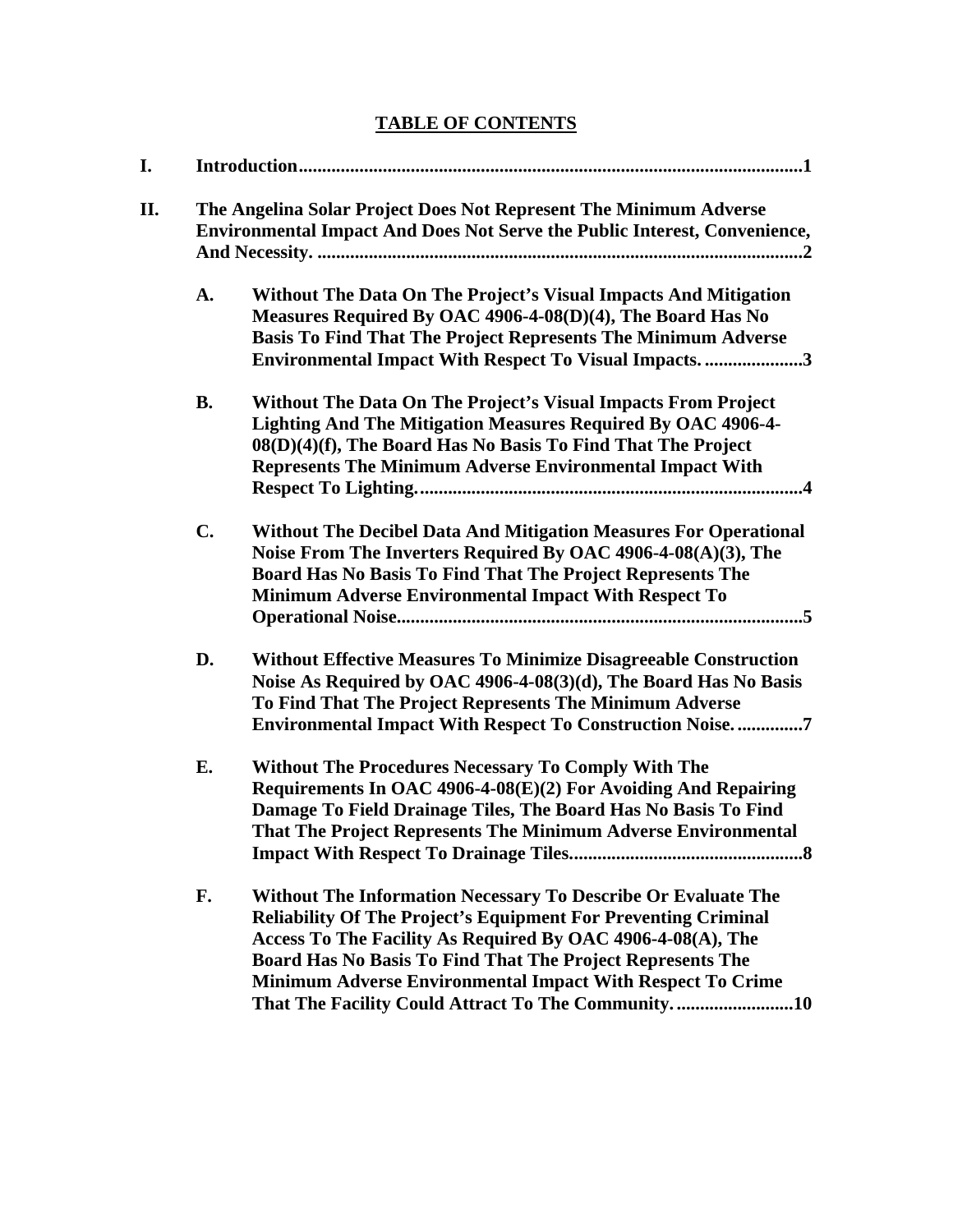| G.        | Without The Information Required By OAC 4906-4-08(A)(4) To<br><b>Evaluate The Impact To Groundwater From Contaminants That</b><br>Might Be Released From Solar Panels By Vandals And Disasters, The<br>Board Has No Basis To Find That The Project Represents The<br>Minimum Adverse Environmental Impact With Respect To These                       |
|-----------|-------------------------------------------------------------------------------------------------------------------------------------------------------------------------------------------------------------------------------------------------------------------------------------------------------------------------------------------------------|
| Н.        | <b>Because The Application Does Not Provide Adequate Assurance Of</b><br>Funding For Decommissioning, The Board Has No Basis To Find<br>That The Project Represents The Minimum Adverse Environmental                                                                                                                                                 |
| I.        | <b>Because The Application Does Not Contain Adequate Provision For</b><br>Emergency Services As Required by OAC 4906-4-08(A)(1)(e), The<br>Board Has No Basis To Find That The Project Represents The<br>Minimum Adverse Environmental Impact With Respect To                                                                                         |
| J.        | <b>Because The Application Fails To Show Whether Solar Equipment</b><br>Will Obstruct Motorist Visibility at Intersections, The Board Has No<br><b>Basis To Find That The Project Represents The Minimum Adverse</b><br><b>Environmental Impact With Respect To Traffic Safety12</b>                                                                  |
| К.        | <b>Because The Application Does Not Provide For The Control Of</b><br>Noxious and Invasive Weeds Required By OAC 4906-4-08(E), The<br>Board Has No Basis To Find That The Project Represents The<br><b>Minimum Adverse Environmental Impact With Respect To These</b>                                                                                 |
| L.        | <b>Because The Application Does Not Provide The Data Required</b><br>ByOAC 4906-4-08(B)(1) To Evaluate The Project's Potential Adverse<br>Impacts on Wildlife, The Board Has No Basis To Find That The<br><b>Project Represents The Minimum Adverse Environmental Impact</b>                                                                          |
| <b>M.</b> | <b>Because The Application Fails To Provide Information Required By</b><br>OAC 4906-4-08(B)(3) To Assess, Avoid, And Mitigate Impacts On<br>Wildlife That Will Result In Crop And Livestock Damage On Nearby<br>Farms, Board Has No Basis To Find That The Project Represents The<br><b>Minimum Adverse Environmental Impact With Respect To This</b> |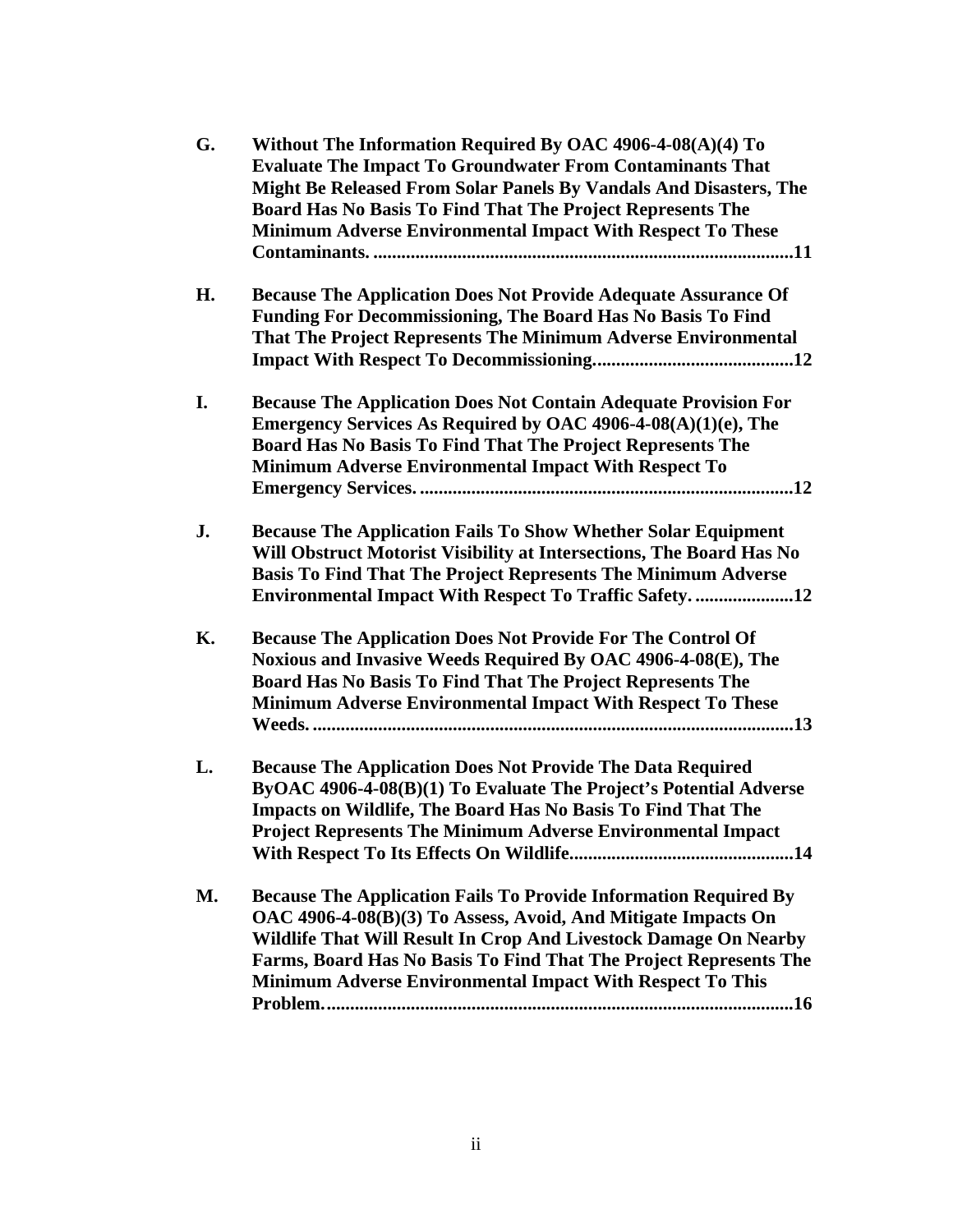|     | N.                                                                                                                                                                                                                                                                                                 | Without The Data On The Quantity Of And Mitigation Measures For<br>The Surface Water Draining From The Facility Required By OAC<br>4906-4-07(C), The Board Has No Basis To Find That The Project<br><b>Represents The Minimum Adverse Environmental Impact With</b>                                                                                  |  |
|-----|----------------------------------------------------------------------------------------------------------------------------------------------------------------------------------------------------------------------------------------------------------------------------------------------------|------------------------------------------------------------------------------------------------------------------------------------------------------------------------------------------------------------------------------------------------------------------------------------------------------------------------------------------------------|--|
|     | <b>O.</b>                                                                                                                                                                                                                                                                                          | Without The Data Required By OAC 4906-4-07(C) To Be Included In<br>The Application About The Quality Of And Mitigation Measures For<br>The Surface Water Draining From The Facility, The Board Has No<br><b>Basis To Find That The Project Represents The Minimum Adverse</b><br><b>Environmental Impact With Respect To Sediment Pollution From</b> |  |
|     | <b>P.</b>                                                                                                                                                                                                                                                                                          | Since The Application Contains No Estimate Of The Volume Of Solid<br><b>Waste Generated During Construction, Or Its Disposal Destination,</b><br>As Required By OAC 4906-4-07(D), The Board Has No Basis To Find<br>That The Project Represents The Minimum Adverse Environmental                                                                    |  |
|     | Q.                                                                                                                                                                                                                                                                                                 | <b>Because The Application Contains Inadequate Detail To Explain How</b><br>Its Construction Traffic Will Avoid Interference With Local Farming<br>Operations, School Buses, And Other Public Road Traffic, The Board<br>Has No Basis To Find That The Project Represents The Minimum<br><b>Adverse Environmental Impact With Respect To Traffic</b> |  |
|     | R.                                                                                                                                                                                                                                                                                                 | The Board Has No Basis To Find That The Project Represents The<br>Minimum Adverse Environmental Impact With Respect To Its                                                                                                                                                                                                                           |  |
|     | S.                                                                                                                                                                                                                                                                                                 |                                                                                                                                                                                                                                                                                                                                                      |  |
| Ш.  | The Proposed Stipulation Cannot Be Used To Delegate The Board's<br>Authority And Responsibility For Certification Decisions To The Staff, Nor<br>It Does Provide For A Facility That Represents The Minimum Adverse<br><b>Environmental Impact Or Serves the Public Interest, Convenience, and</b> |                                                                                                                                                                                                                                                                                                                                                      |  |
| IV. |                                                                                                                                                                                                                                                                                                    |                                                                                                                                                                                                                                                                                                                                                      |  |
|     |                                                                                                                                                                                                                                                                                                    |                                                                                                                                                                                                                                                                                                                                                      |  |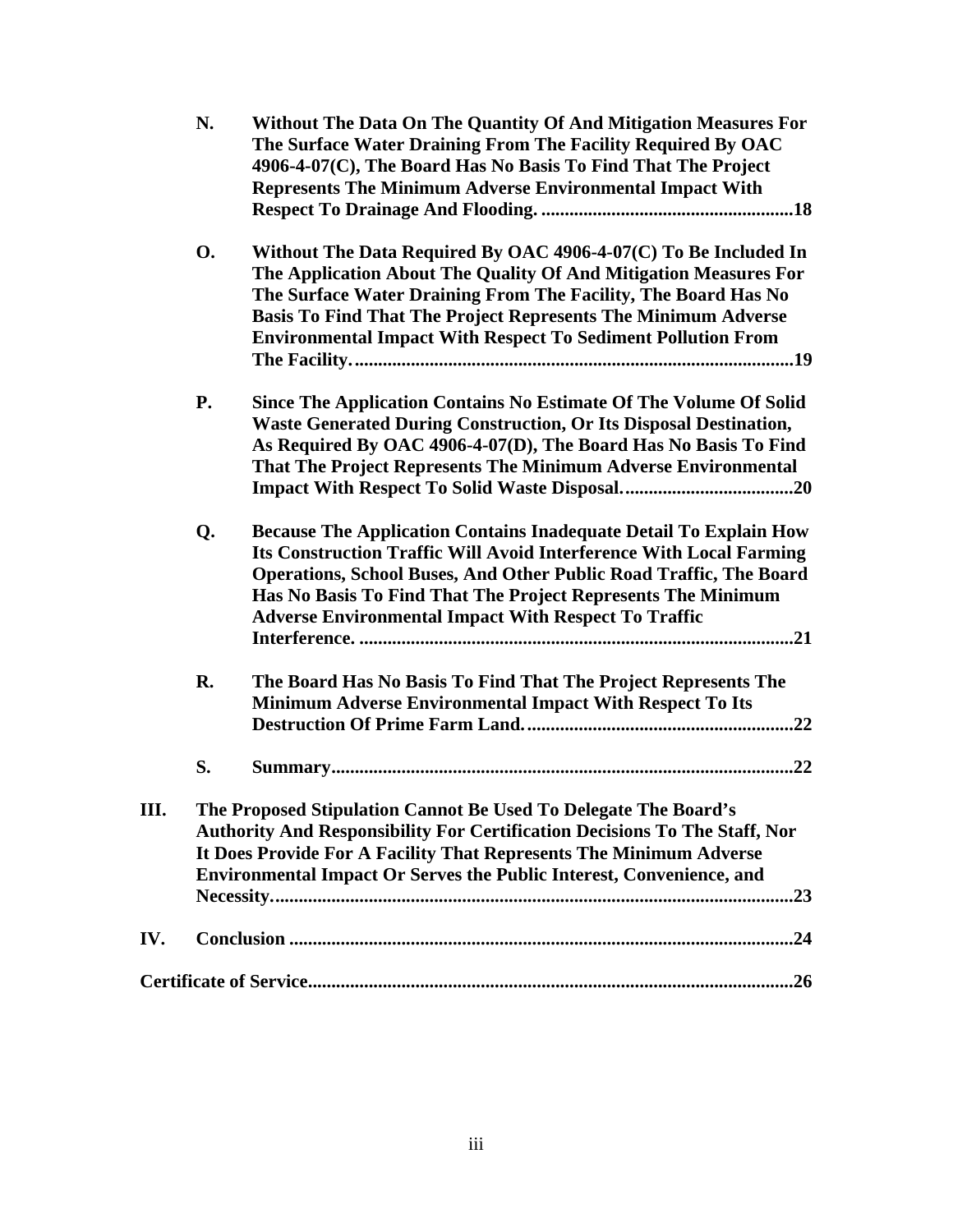## **BEFORE** THE OHIO POWER SITING BOARD

In the Matter of the Application of ) of Angelina Solar I, LLC, for a  $\qquad$  ) Certificate of Environmental ) Case No. 18-1579-EL-BGN Compatibility and Public Need )

# **POST HEARING REPLY BRIEF OF THE CITIZENS OF PREBLE COUNTY, LLC, ROBERT BLACK, MARJA BRANDLY, CAMPBELL BRANDLY FARMS, LLC, MICHAEL IRWIN, KEVIN AND TINA JACKSON, VONDERHAAR FAMILY ARC, LLC, AND VONDERHAAR FARMS INC.**

 $\_$  , and the set of the set of the set of the set of the set of the set of the set of the set of the set of the set of the set of the set of the set of the set of the set of the set of the set of the set of the set of th

\_\_\_\_\_\_\_\_\_\_\_\_\_\_\_\_\_\_\_\_\_\_\_\_\_\_\_\_\_\_\_\_\_\_\_\_\_\_\_\_\_\_\_\_\_\_\_\_\_\_\_\_\_\_\_\_\_\_\_\_\_\_\_\_\_\_\_\_\_\_\_\_

## **I. Introduction**

The opening brief of Angelina Solar I, LLC ("Angelina") opens (at 2) by disparaging the Concerned Citizens of Preble County and its membership as "a small number of residents and private entities oppose[d] to the Project." But nine of these citizens are participating in this case as intervenors, while the Concerned Citizens have 67 members who are understandably opposed to this mammoth, poorly designed Project due to the harm it would cause to them and the community. And even if only one intervenor had sought protection from the Project's hazards from the Ohio Power Siting Board ("Board" or "OPSB"), the Board has the statutory duty to conscientiously evaluate those hazards, to require mitigation of the hazards to limit them to the minimum adverse environmental impact, and if failing to accomplish that goal, to deny the certificate.

Angelina repeatedly touts its support from local officials, and much of Angelina's brief is devoted to boasting about the amount of money that the Project will make for Angelina and Preble County's local governments. The two are undoubtedly linked: the local governments' misgivings about the Project's adverse impacts have been muted by their expectations of a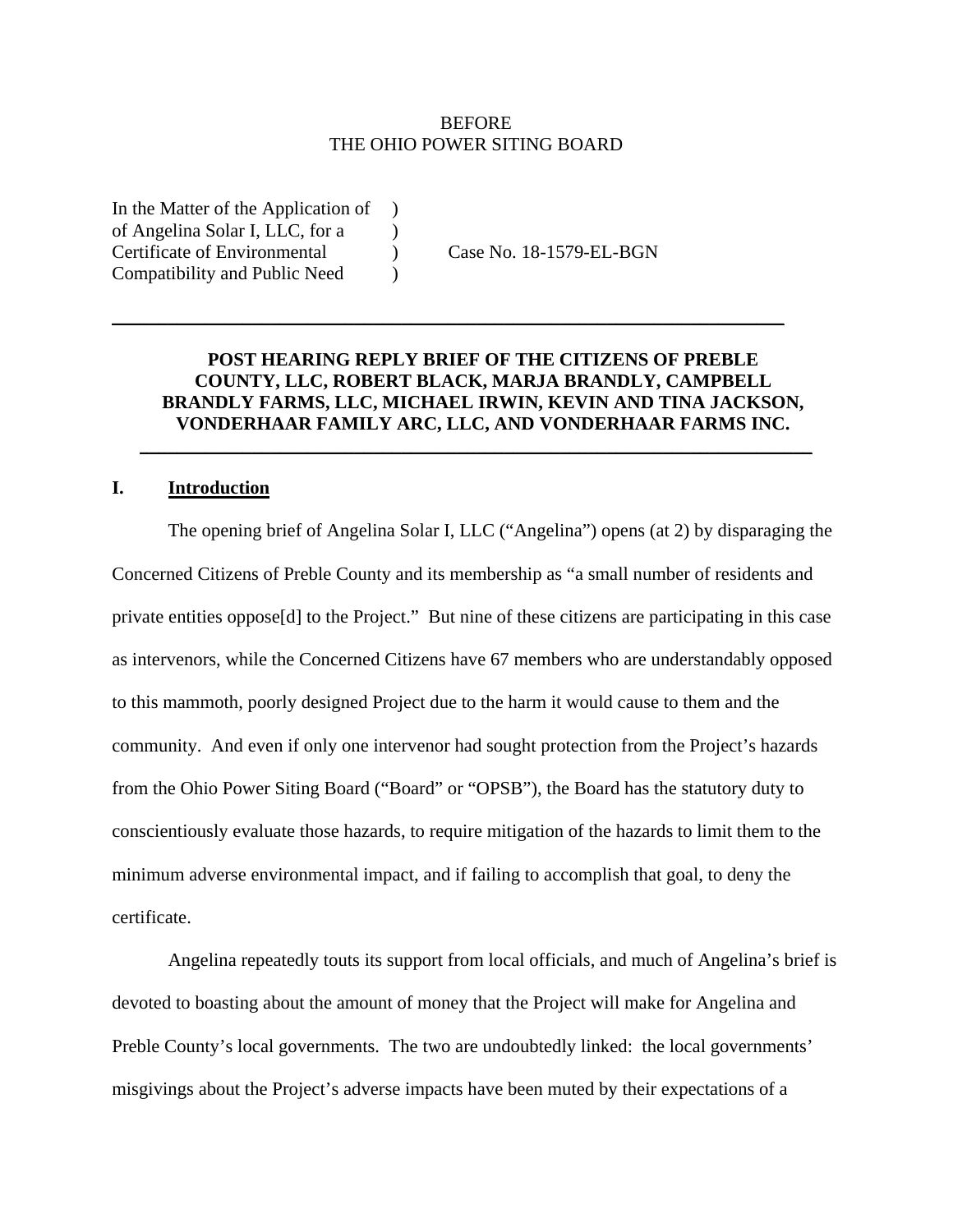financial windfall. Nevertheless, this proceeding is not a popularity contest. It is the Board's mandate to make sure that the Project's environmental impacts are not overlooked in the enthusiasm over profits, whether this protection is needed for just one person or many persons.

## **II. The Angelina Solar Project Does Not Represent The Minimum Adverse Environmental Impact And Does Not Serve the Public Interest, Convenience, And Necessity.1**

Much of the testimony cited in Angelina's brief consists of its expert witnesses' barebones opinions that have no data or other objective evidence whatsoever to support them. For example, Mr. Hessler opined that solar inverters cannot be heard beyond 150 feet, but he has no sound data or personal observations on which to base this opinion. Mr. Waterhouse stated that the Project will not cause drainage, flooding, or pollution from sediment, but he did not conduct the hydrology study necessary to support this opinion. These opinions, and others like them, are pure speculation. The Board's rules on the contents of applications are designed to avoid the reliance on such untrustworthy testimony by requiring actual data and objective evidence that the Board and the public can weigh and evaluate during an adjudication. Angelina's incomplete Application violates these rules.

OPSB's regulatory requirements for certification applications are designed so that the Board does not have to rely on unsupported opinions. An application is required to contain the information sufficient for the Board members and Staff to make up their own minds as to whether a project represents the minimum adverse impact or serves the public interest, not just blindly accept the generic opinions of an applicant's paid consultants. The public, including the Concerned Citizens, also are entitled to see and test data that fairly predicts the degree to which a project's risks may affect them. Angelina's Application fails to serve these goals.

<sup>&</sup>lt;sup>1</sup> The letters for the titles in Section II correspond to the title letters of the same subject matter in Section II of the Concerned Citizens' opening brief to assist the reader in correlating them.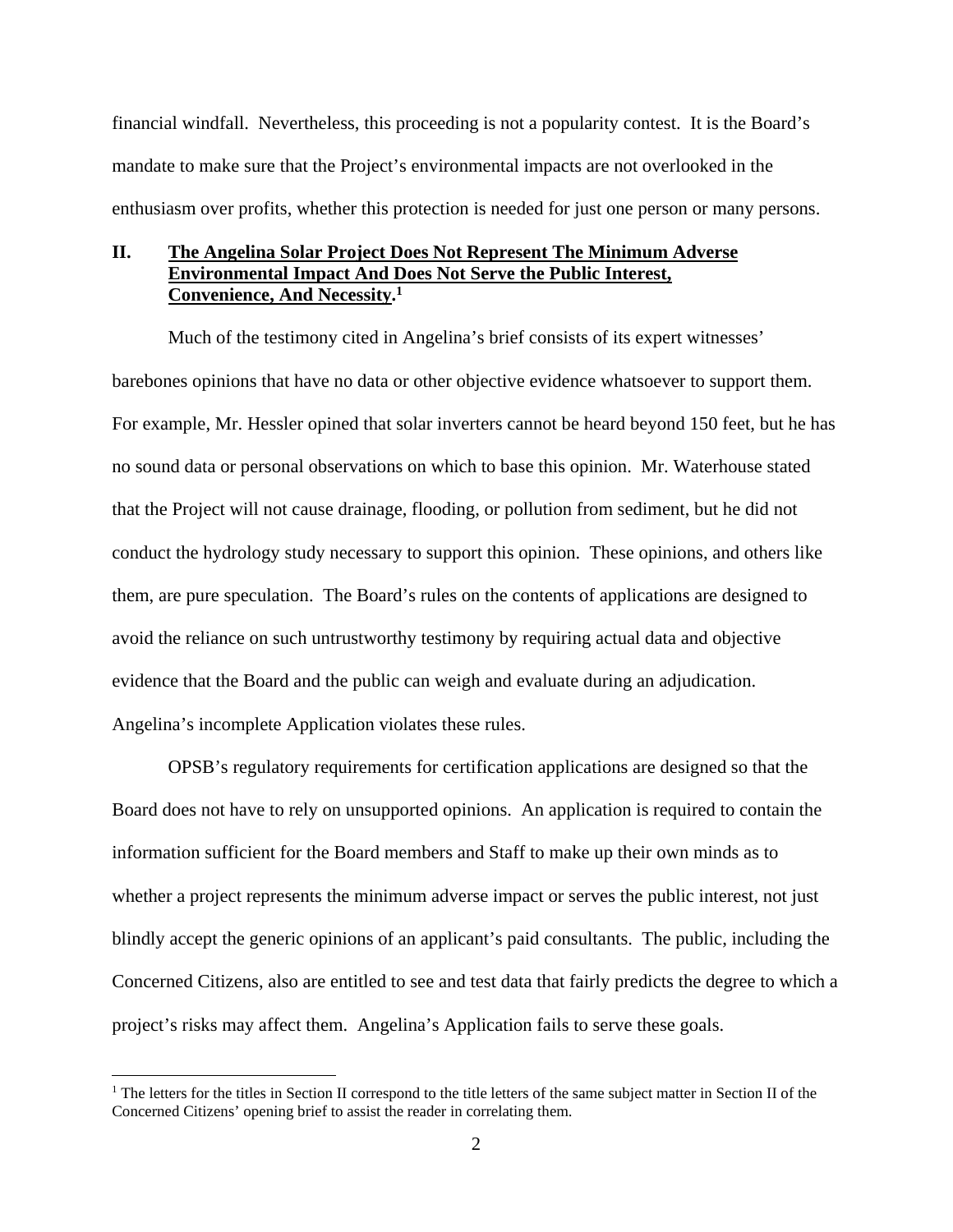This lack of data is compounded by the absence of details in the Application about how Angelina plans to mitigate the impacts of the Project, with all of the mitigation plans being delayed until after certification. This has left the Concerned Citizens, and the Board, in the dark as to the facility's actual impacts and the effectiveness of the promised mitigation measures.

# **A. Without The Data On The Project's Visual Impacts And Mitigation Measures Required By OAC 4906-4-08(D)(4), The Board Has No Basis To Find That The Project Represents The Minimum Adverse Environmental Impact With Respect To Visual Impacts.**

The neighborhood views of the solar project will be anything but "modest" as proclaimed (at 18) in Angelina's brief. Figure 7, Sheets 1 and 2 of the viewshed analysis in the Application disprove that characterization, showing that the solar equipment will be potentially visible for most of the area surrounding the Project Area. *See* the green colored area around the Project Area in this figure. Applic., Exh. I; Robinson, Tr. 187:16-21.

Angelina attempts (at 17) to disguise the Project's actual visual impact by focusing on its visibility within five miles, instead of the actual area of concern where the solar equipment will be visible to 82.26 % of the area within a half mile. Robinson Testimony, p. 4, A.8. Even in response to the questions of Angelina's counsel, Mr. Robinson admitted that the solar equipment will be highly visible to neighbors living within a half mile. Robinson, Tr. 206:6-11. The absurdly short setbacks for the Project, including a 10-foot setback from nonparticipating neighbors' land and a mere 100 feet between solar equipment and neighbors' houses, guarantees that the Project will be highly and annoyingly visible. Applic., p. 54. Pages 6-9 of the Citizens' Post-Hearing Brief discusses the overwhelming visibility of the Project in more detail.

After trying, unsuccessfully, to minimize the intrusive appearance of the solar equipment, Angelina fills an entire page of its brief (at 18) with promises to mitigate this visual blight. Tellingly, this page does not include a single citation to the Application, because the Application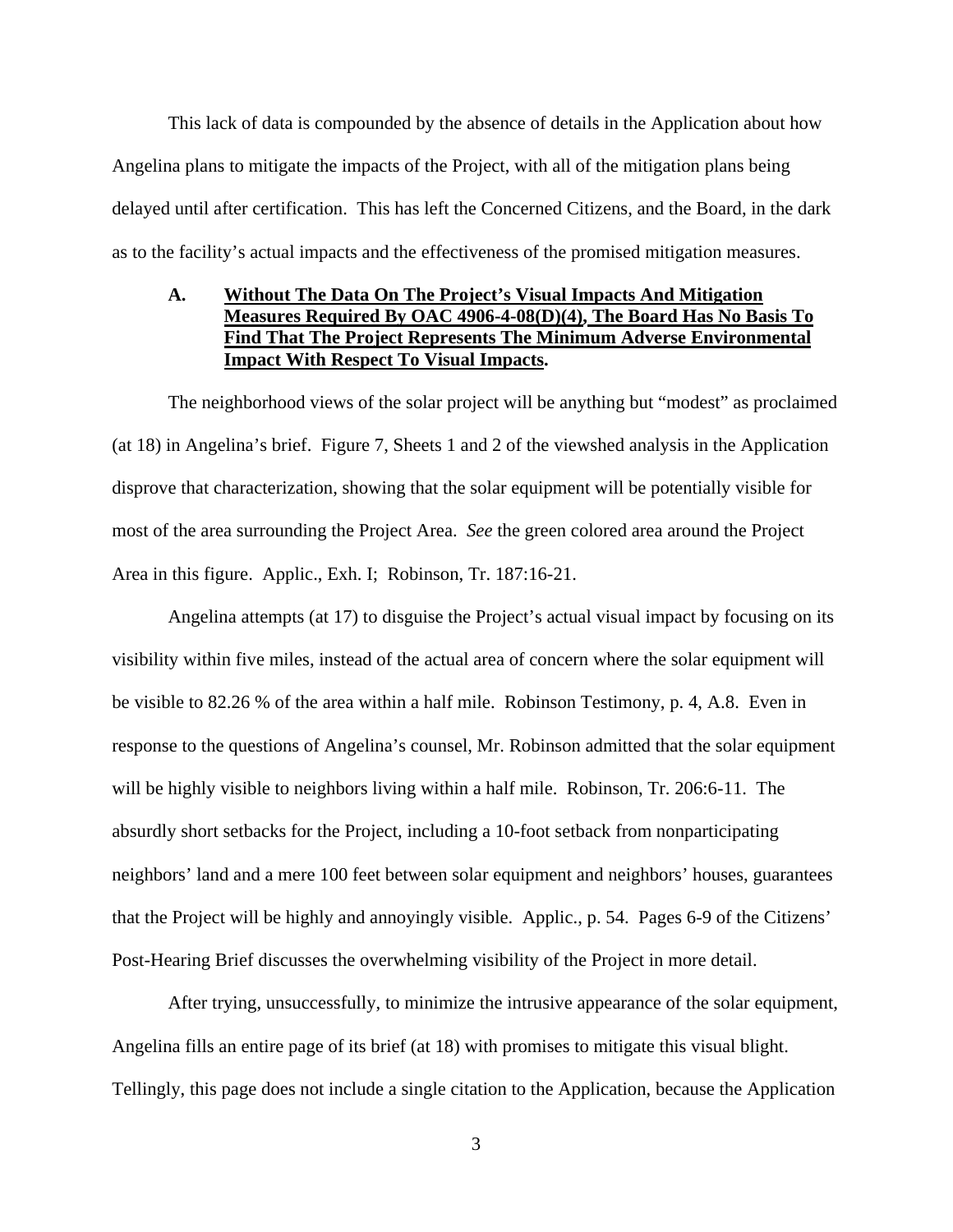contains no enforceable commitments to mitigate, as explained in the Concerned Citizens' opening brief (at 9-12). Nor does the Stipulation compensate for the Application's deficiencies, because it leaves all mitigation details to a future landscaping plan that has not yet been written and is not subject to adjudicatory review in the hearing process.

Angelina's Project does not represent the minimum adverse environmental impacts with regard to visual impacts, because the Application reveals that the impacts are severe. Moreover, the Application and Stipulation provide no enforceable details on how these visual impacts will be minimized. Without knowing those details, the Board has no way of knowing what the visual impacts will be once the unfinished, promised landscaping plan is prepared and implemented. The Board cannot make a determination of minimum adverse impact based on a vague promise that Angelina and the Staff will address these visual impacts.

## **B. Without The Data On The Project's Visual Impacts From Project Lighting And The Mitigation Measures Required By OAC 4906-4-08(D)(4)(f), The Board Has No Basis To Find That The Project Represents The Minimum Adverse Environmental Impact With Respect To Lighting.**

Angelina's opening brief makes only one passing reference (at 56) to the need to prevent the Facility's lights from bothering the neighbors, stating that a lighting plan will be prepared after certificate issuance. Without any information in the Application to identify the lights' locations or the mitigation measures required by OAC 4906-4-08(D)(4), the Board has no information to find that the Facility represents the minimum adverse environmental impact with respect to lighting.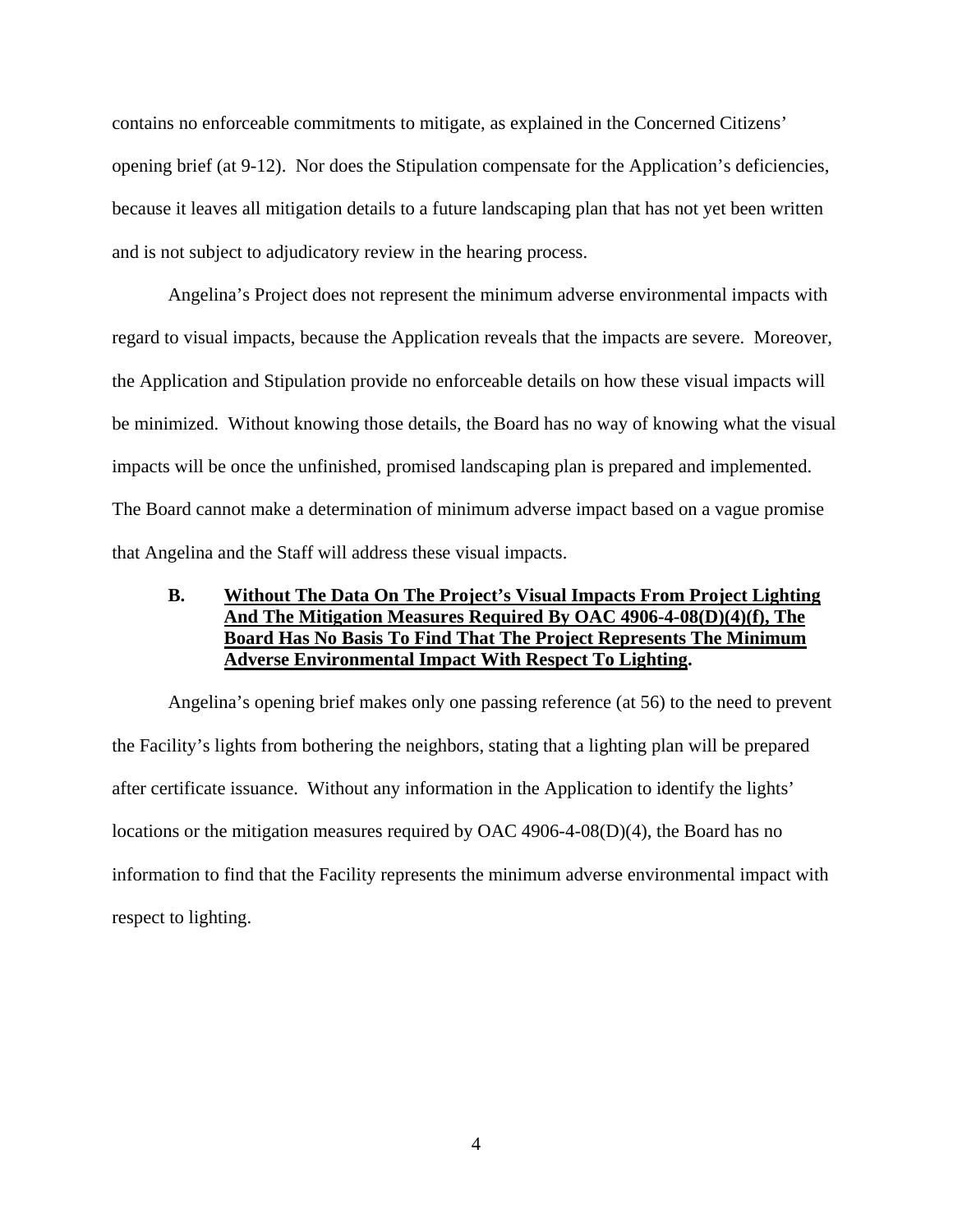**C. Without The Decibel Data And Mitigation Measures For Operational Noise From The Inverters Required By OAC 4906-4-08(A)(3), The Board Has No Basis To Find That The Project Represents The Minimum Adverse Environmental Impact With Respect To Operational Noise.** 

While Mr. Hessler lacks experience with solar projects, at least he modeled the daytime noise level of the Project's substation to include it in the Application. In contrast, he did not model the noise from the solar inverters, depriving the Board and the Concerned Citizens of the sound data necessary to determine whether the inverters' noise will bother the Project's neighbors. Nor did he offer any measurements of sound levels from solar inverters in other facilities.

As explained (at 16) in the Citizens' opening brief, the Application's representation (at 57) that Hessler's Report finds the inverter noise to be inaudible at 50 feet away is false. Mr. Hessler's report makes no such statement. Mr. Hessler's report does state that the inverters' sound fades away to insignificance at 150 feet away based on the Massachusetts Report. But that statement is equally false, as explained in detail (at 16-18) of the Citizens' opening brief. Angelina's statements, made without any sound data from inverters, were blatant attempts to mislead the Board.

Although Mr. Hessler's admissions on cross-examination discredited his use of the Massachusetts Report, Angelina continues (at 34) to rely on it to contend that operational noise will be minimal. CCPC Exh. 1. However, the Massachusetts Report notes that the inverters studied therein could not be heard above the background sound of 41.6 dBA to 50 dBA. Angelina argues (at 34-35) that a library or empty theater produces 40 dBA of sound and a dishwater in the next room produces 50 dBA. To put these levels in perspective, the Massachusetts Report recounts that a faint inverter hum could be heard even where the sound level was 42.2. dBA at the "North East Boundary area" of Site No. 1 above highway traffic,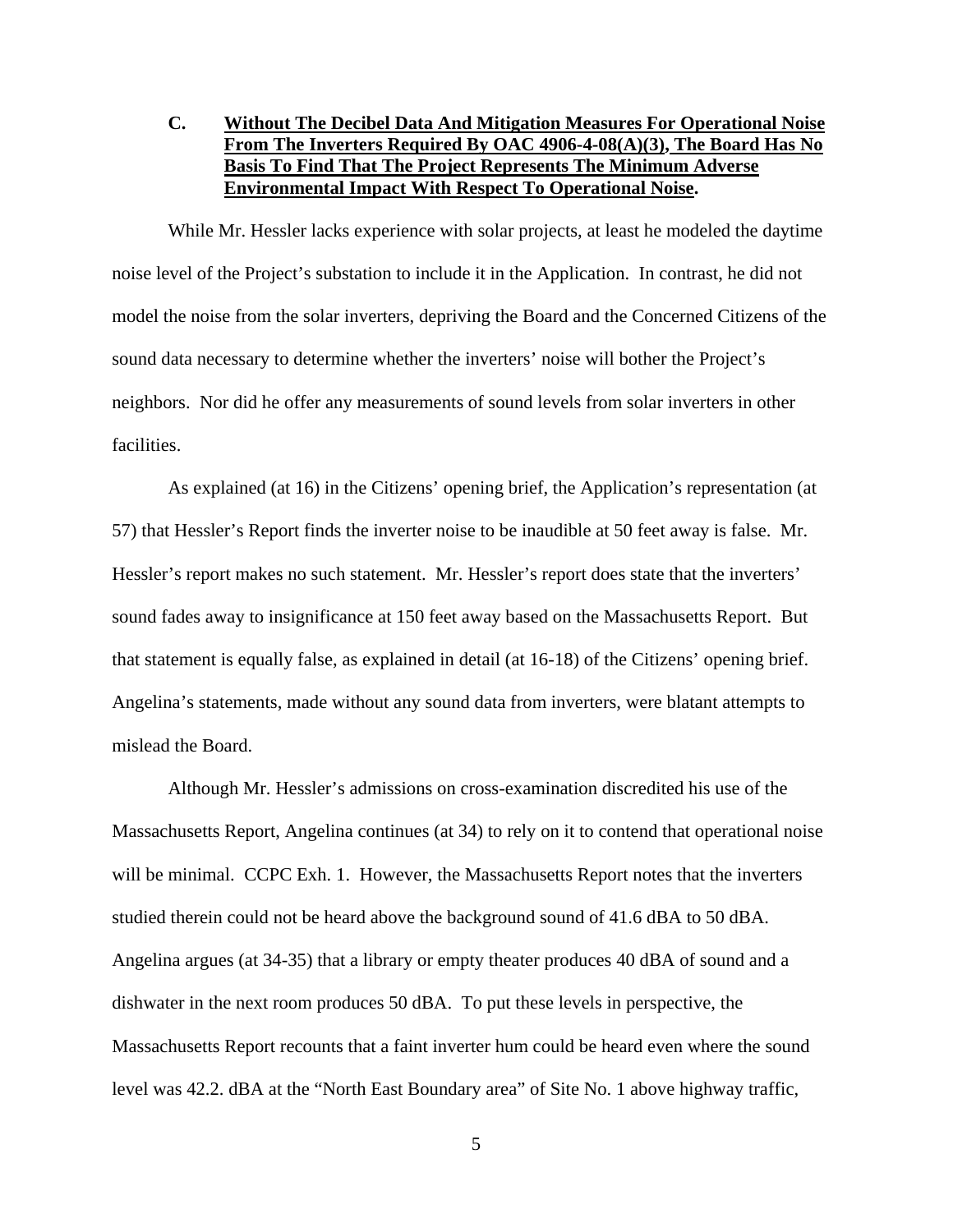construction equipment, and dump trucks. CCPC Exh. 1, pp. 7, 9. So 40 dBA is not quiet at all. Moreover, the inverters' noise is a hum. Applic., Exh. E, pp. 12-13. No one can stand being exposed to a humming noise of any decibel level all day long, especially if it is as loud as a noisy dishwasher.

Importantly, an important consideration in determining the amount of annoyance that a new source will create is the variation between the new source's noise level and the existing sound levels available to mask that noise. A large variation makes the new sound noticeable and annoying. This community has a background level of only 31 dBA, which is 10.6 to 19 dBA lower than the sound levels in the Massachusetts study. If Angelina's inverters are as loud as the background levels in the Massachusetts Report, their noise would exceed the background sound level available to mask their noise by 10 dBA to 17.6 dBA. This would make the noise highly noticeable and annoying. Nevertheless, the Application would allow Angelina to place its inverters a mere 100 feet from neighboring houses and 10 feet from the property line. Applic., p. 54.

Angelina offers (at 35) to install noise mitigation features on the inverters such as cabinet damping and ventilation silencers if they prove to be too loud, thus tacitly admitting that the Application did not produce the sound data required by OAC 4906-4-08(A)(3) necessary to determine whether the inverters will be too noisy. For the same reason, Angelina promises (at 36) to install the inverters in the middle of the solar fields to put some undisclosed distance between the inverters and the public. But the Application and Stipulation provide no such mitigation measures. In fact, the Application specifically allows solar equipment to be located within only 100 feet from a non-participant's residence. Applic., p. 55.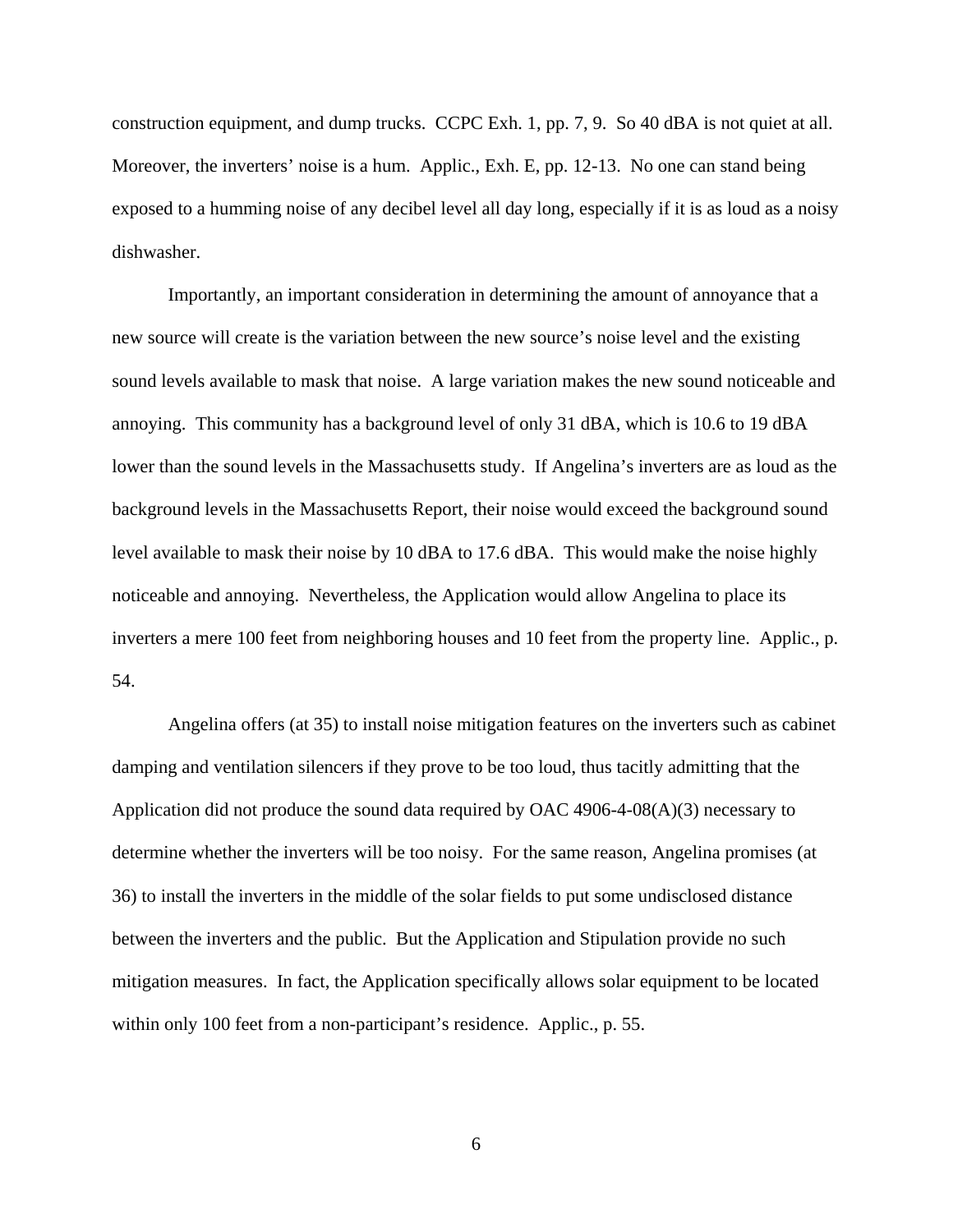Thus, the Application does not "[d]escribe the operational noise levels expected at the nearest property boundary," as required by OAC 4906-4-08(A)(3)(b). Nor does the Application comply with OAC 4906-4-08(A)(3)(c), which requires the Application to "[i]ndicate the location of any noise-sensitive areas within one mile of the facility, and the operational noise level at each habitable residence, school, church, and other noise-sensitive receptors, under both day and nighttime operations." Emphasis added. Instead of trying to mislead the Board with the Massachusetts Report, Angelina should have modeled the sound level of an inverter model that is eligible for use in this Project. Without this information, OPSB has no evidence that the project represents the minimum adverse environmental impact.

# **D. Without Effective Measures To Minimize Disagreeable Construction Noise As Required by OAC 4906-4-08(3)(d), The Board Has No Basis To Find That The Project Represents The Minimum Adverse Environmental Impact With Respect To Construction Noise.**

Angelina's argument that construction noise is minimal in volume and duration ignores several facts elicited during the hearing. First, the noise from post installation is as loud as a bulldozer. Applic., Exh. E, p. 14, Table 6.0.1; Hessler, Tr. 257:16-24. Second, this grating noise will be repeated about 45,300 times during construction, as about 45,300 posts will be installed. Applic., Exh. G, p. 7-4. Even if each post is pounded for only one minute, the amount of pounding could consume 755 hours or 94 eight-hour days. Angelina's opening brief states (at 30) that a single crew could install 100 to 200 posts per day, and that multiple crews could be used. But even at 200 posts per day, this activity would take 226 eight-hour crew-days. While Angelina could use more than one pile driver simultaneously, the travel time for the pile drivers to go from post location to post location will drag out this mind-numbing activity.

The objective facts in the record demonstrate that Angelina's construction noise will be minimal in neither volume nor duration. Simply requiring Angelina to warn the neighbors in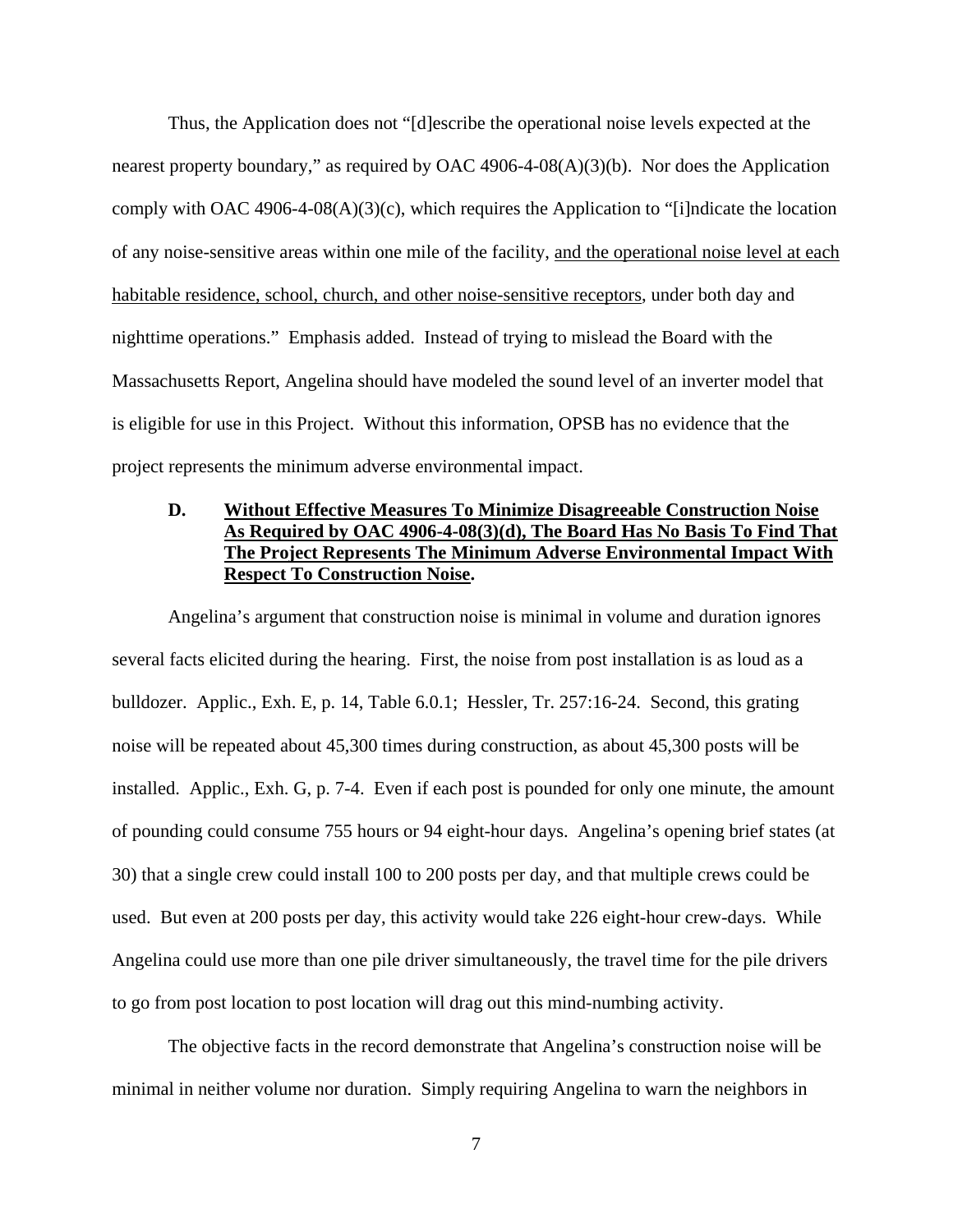advance of impending noisy activities and to stop pounding the metal posts at dusk, as suggested by proposed Condition 10 of the Stipulation, will not provide the Facility's neighbors with adequate relief from pounding on 45,300 posts. The Board cannot find that the Project represents the minimum adverse environmental impact with regard to construction noise. Pursuant to OAC 4906-4-08(A)(3)(d), OPSB should not issue a certificate without first instructing Angelina to devise more effective mitigation measures to address this noise, or the Board should deny the certificate altogether.

# **E. Without The Procedures Necessary To Comply With The Requirements In OAC 4906-4-08(E)(2) For Avoiding And Repairing Damage To Field Drainage Tiles, The Board Has No Basis To Find That The Project Represents The Minimum Adverse Environmental Impact With Respect To Drainage Tiles.**

Angelina's opening brief offers three points about drainage tiles.

First, Angelina discusses (at 41) its ongoing efforts to put together the report on benchmark conditions for drainage tiles required by Stipulation Condition 16. Angelina also mentions (at 41) its intent to prepare an action plan in the future to protect the tiles. These efforts should have been included in the Application as required by OAC 4906-4-08(E)(2), not performed afterwards, so that the Board and the public could determine during the hearing process whether the Project will represent the minimum adverse environmental impact with regard to drainage tiles.

Angelina's second point (at 41-42) is that it is not always feasible or necessary to fix drainage tiles immediately. The Citizens do not disagree with this general statement, but Condition 16 is so poorly worded that whoever ultimately operates the Facility could try to argue that a 30-day repair complies with the condition even if a 24-hour repair is necessary to prevent a neighbor's crop destruction. Curiously, Angelina is fighting the Citizens' efforts to close this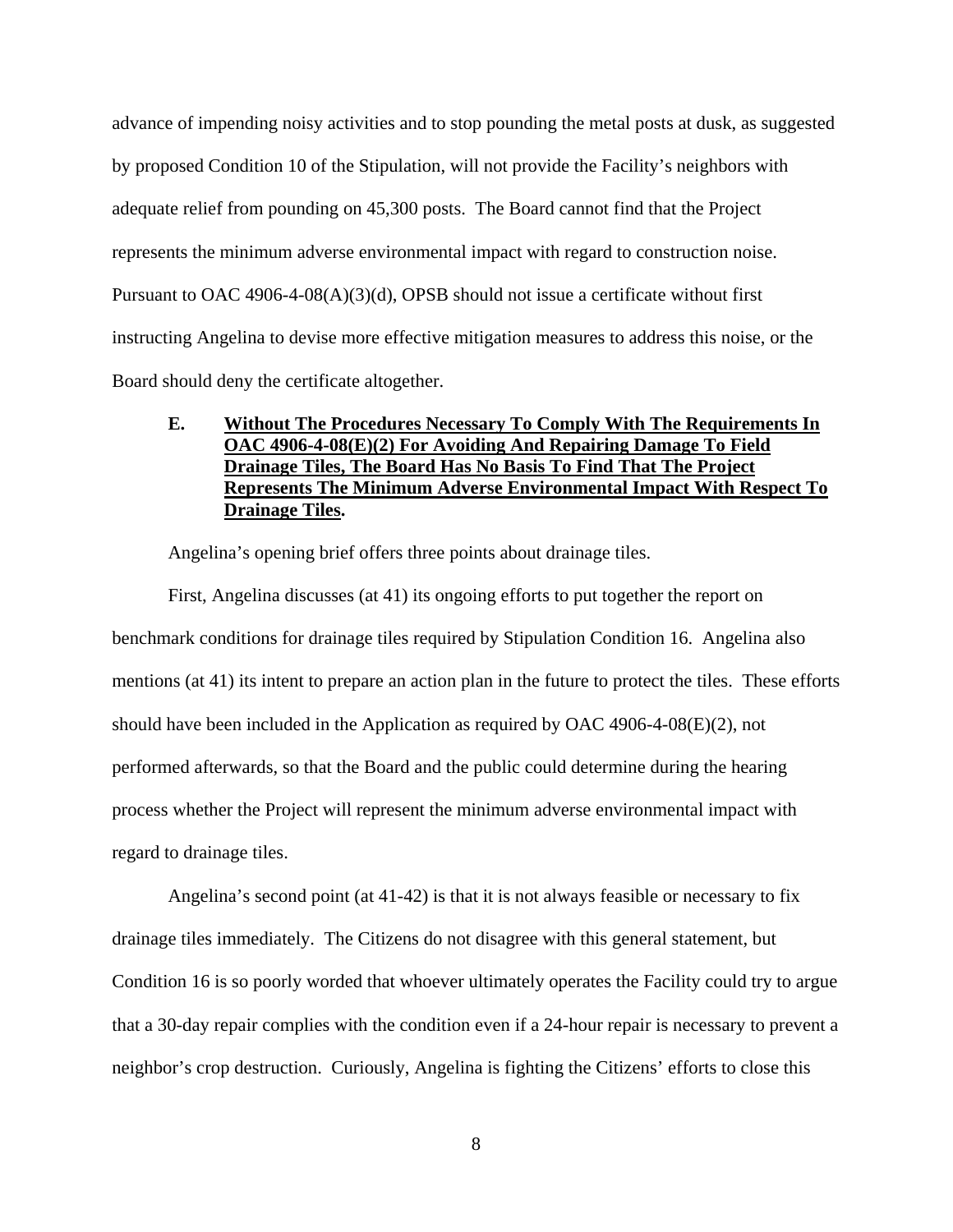potential loophole, even though Angelina does not and cannot dispute that immediate repairs must be performed where necessary to avoid damage.

Compounding this problem is the fact that Angelina is making no effort to consult with and work with the Project's neighbors to improve these reports and plans. The Staff states (at 12) that, based on Company Exhibit 6, Angelina is consulting with the neighbors. This statement misrepresents the language of the exhibit, which actually states that Angelina is consulting with landowners "participating in the Project," not the neighbors. Although Angelina cites (at 43) Ms. Vonderhaar's statement that sometimes it is not necessary to consult with adjacent landowners prior to drain tile repair, the Application and Stipulation do not require Angelina to consult with its neighbors about tile repair under any circumstances. Based on Angelina's intransigence, Angelina promises to be a bad neighbor that will not take proper care to prevent its property from flooding its neighbors' land. In fact, as long as Condition 16 can be interpreted to allow as much as 30 days to repair tiles, depending on the circumstances, it is critical for Angelina to consult with affected neighbors to find out how quickly it needs to repair the tiles in order to avoid damage to the neighbors' crops. This neighborly consultation is vital to prevent harm, and the existing community follows this practice out of courtesy and necessity. Vonderhaar, Tr. 411:10-25. Angelina should be required to do the same. The certificate should require Angelina to consult with any neighboring landowners who may be affected by tile damage at the Facility.

Angelina's third point (at 43) is that Mr. Waterhouse has been not been involved in troubleshooting tile breakage from construction of a solar project. Actually, Mr. Waterhouse has been involved in drainage tile tasks at only one operating solar facility during his career. Waterhouse, Tr. 155:8-19. This points to Mr. Waterhouse's lack of experience with post-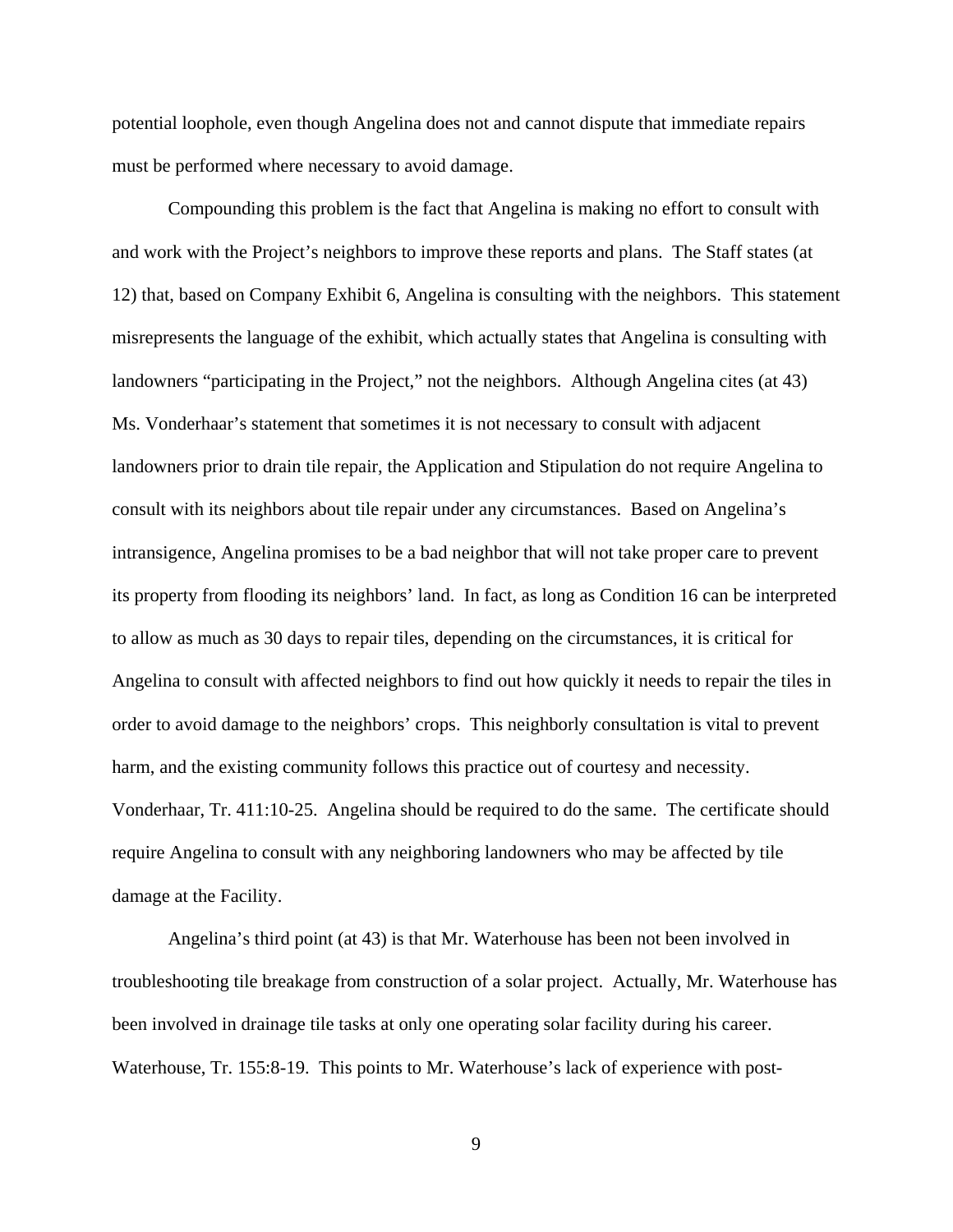construction drainage conditions at solar projects, not the solar facilities' lack of drainage problems. Indeed, if post-construction problems did develop at solar facilities for which Mr. Waterhouse had prepared the strategy for avoiding drainage problems, the solar operators would be unlikely to again request his help to fix the problems he should have prevented in the first place.

As explained in the Concerned Citizens' opening brief (at 22-27), Angelina has not included the information in the Application required by OAC 4906-4-08 $(E)(2)$  for avoiding, mitigating, and repairing damage to drainage tiles. Instead, Angelina and the Staff seek the Board's leave to bypass the rule's requirements and substitute post-certification activities for them. Without including this information in the Application, the Board has no basis for determining that the Project represents the minimum adverse environmental impact as to drainage tiles.

# **F. Without The Information Necessary To Describe Or Evaluate The Reliability Of The Project's Equipment For Preventing Criminal Access To The Facility As Required By OAC 4906-4-08(A), The Board Has No Basis To Find That The Project Represents The Minimum Adverse Environmental Impact With Respect To Crime That The Facility Could Attract To The Community.**

OAC 4906-4-08(A)(1) requires the Application to "[d]escribe all proposed major public safety equipment," "[d]escribe the reliability of the equipment," and'[d]escribe the measures that will be taken to restrict public access to the facility." Angelina assures everyone (at 50) that its personnel will conduct some security checks and check the Facility's gates and fences. The problem is that none of these measures are included in the Application, in violation of the rule. The Stipulation does not contain them either. Thus, the unenforceable promises in Angelina's testimony merely highlight its failure to include measures for public safety in its Application.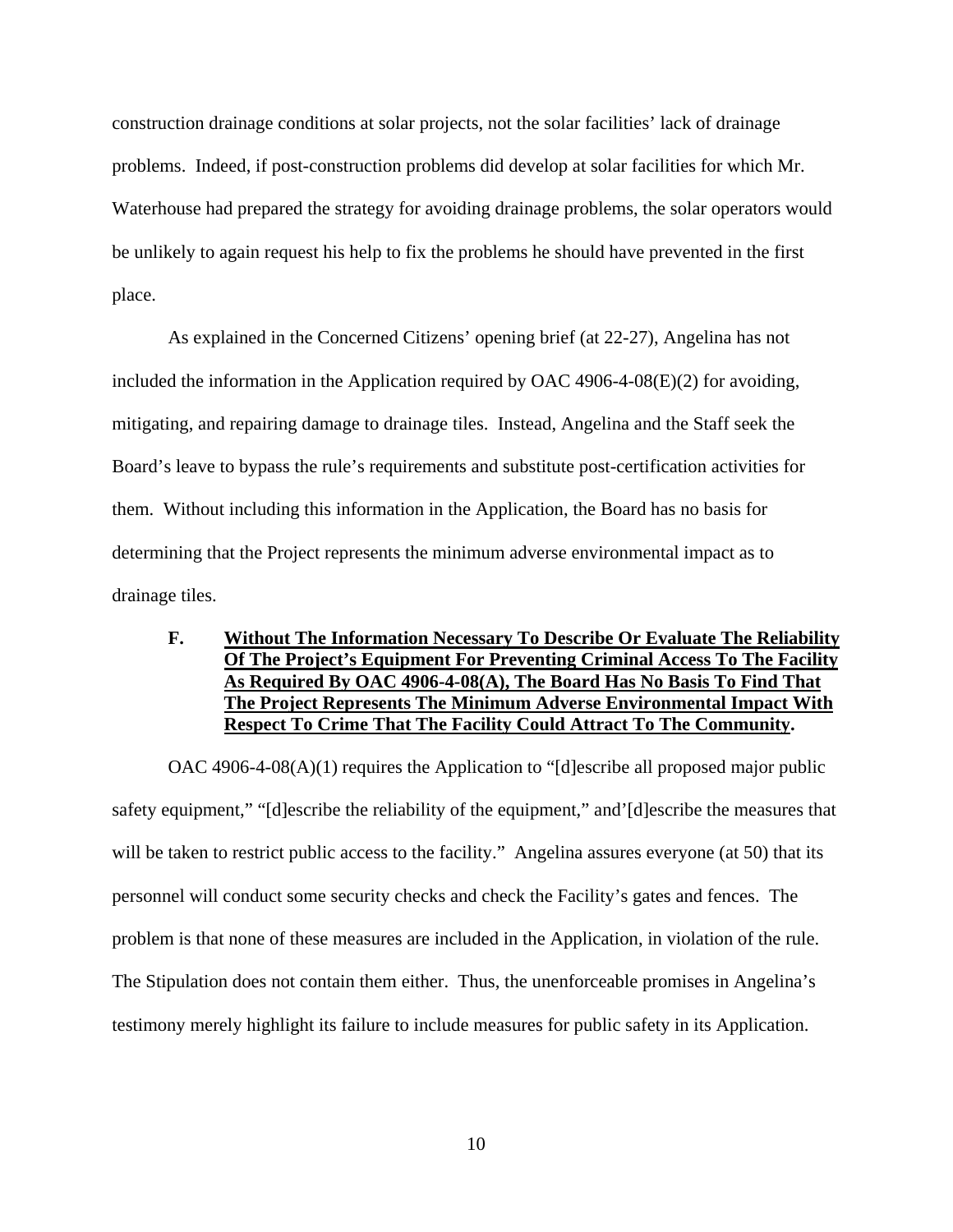Angelina shrugs off (at 51) the need for safeguarding its Facility against crime, asserting that the threat of crime is "conjecture." Marja Brandly's and Walter Mast's testimony establishes that the threat of theft by drug-addled thieves from Fairhaven and elsewhere is anything but conjecture. *See* Pages 28-31 of the Citizens' opening brief.

Angelina also tries (at 51) to deflect attention from its neglect to find out about the Fairhaven crime problem and its failure to plan for crime prevention in its Application by arguing that agriculture is dangerous. Angelina notes that farmers store diesel fuel, gasoline, herbicides, and pesticides. But most of these substances can be found in a typical residential garage. Angelina contends that grass fires can occur and farming accidents can happen. But fires and accidents occur everywhere. Essentially, Angelina is arguing that Israel Township is a dangerous place, so it does not matter if its Project makes it even more dangerous by luring crime there. However, rampant crime like that in Fairhaven does not occur everywhere, and Angelina's carelessness on safety will bring it to the Project Area.

Angelina has a duty to use effective measures so that its Facility does not attract criminals to the area where they can harm the community's residents. The Application does not contain these measures as required by OAC 4906-4-08(A)(1), and without them the Project does not represent the minimum adverse impact with regard to crime.

# **G. Without The Information Required By OAC 4906-4-08(A)(4) To Evaluate The Impact To Groundwater From Contaminants That Might Be Released From Solar Panels By Vandals And Disasters, The Board Has No Basis To Find That The Project Represents The Minimum Adverse Environmental Impact With Respect To These Contaminants.**

Angelina has offered no data about the contaminants in solar panels or their ability to escape into the environment upon destruction of the solar panels. Simply having Mr. Herling say he does not think this is a problem does not satisfy Angelina's burden of proof on this issue. The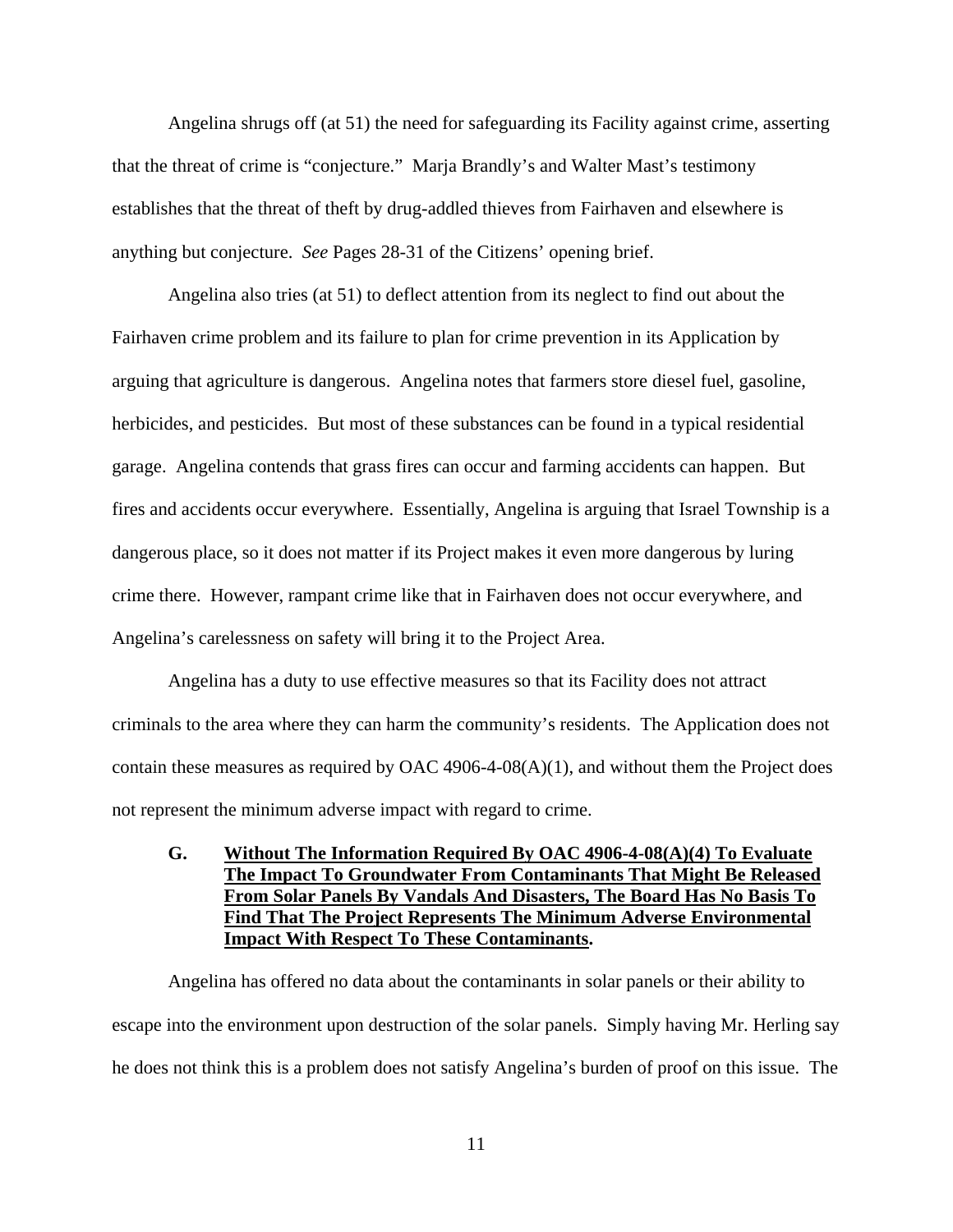Citizens have already addressed Angelina's argument on this issue at Pages 31-33 of their opening brief, except for one point. Mr. Herling stated that tornadoes are "vanishingly rare." Herling, Tr. 47. This statement betrays Mr. Herling's lack of familiarity with Preble County, which was hit by multiple tornadoes just this spring.

# **H. Because The Application Does Not Provide Adequate Assurance Of Funding For Decommissioning, The Board Has No Basis To Find That The Project Represents The Minimum Adverse Environmental Impact With Respect To Decommissioning.**

Angelina's opening brief does not address the decommissioning deficiencies in the

Application and Stipulation. The Concerned Citizens refer the Board to Pages 33-34 of their

opening brief for a description of those concerns.

# **I. Because The Application Does Not Contain Adequate Provision For Emergency Services As Required by OAC 4906-4-08(A)(1)(e), The Board Has No Basis To Find That The Project Represents The Minimum Adverse Environmental Impact With Respect To Emergency Services.**

As explained (at 34-36) in the Concerned Citizens' opening brief, Angelina's barebones promise to develop a post-certificate emergency response plan does not provide the necessary assurances that emergencies will be adequately handled. Without these assurances, the Board cannot find that the Project represents the minimum adverse environmental impact with respect to crime, fire, and medical emergencies.

# **J. Because The Application Fails To Show Whether Solar Equipment Will Obstruct Motorist Visibility at Intersections, The Board Has No Basis To Find That The Project Represents The Minimum Adverse Environmental Impact With Respect To Traffic Safety.**

Angelina represents (at 35) that measuring the setbacks from road rights-of-way instead of the roadway edges will provide enough visibility at the crossroads, "to the extent that this is a legitimate concern." This quote betrays the fact that Angelina did not perform the study necessary to determine whether its solar fences and panels will obstruct motorists' views. Nor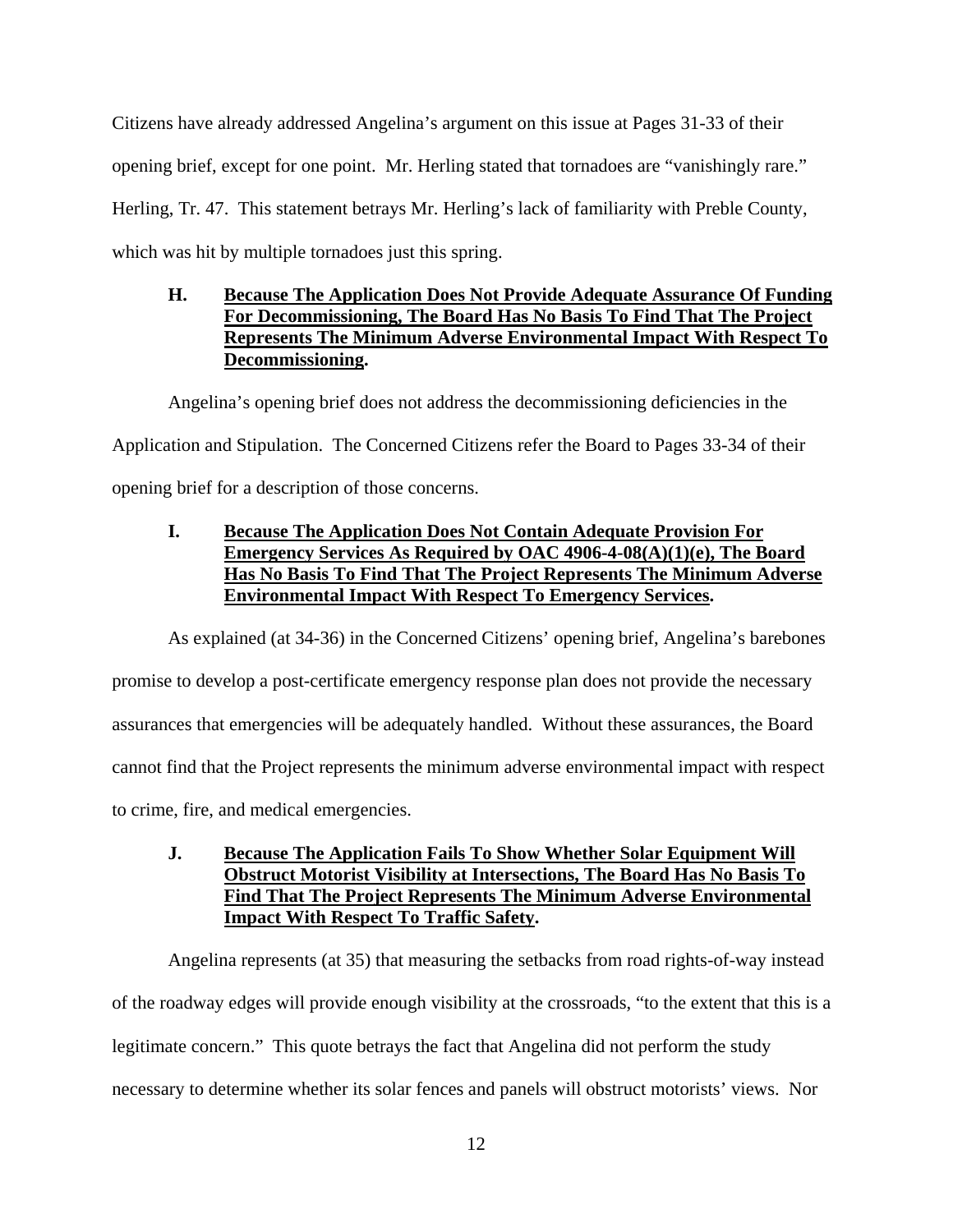did Angelina produce any information on the size of the setback necessary to preserve the motorists' line of sight at crossroads. Moreover, the record does not identify the extra room provided by the expansion of the setback from public roads.

Angelina contends (at 35) that existing corn crops might already obstruct views at some intersections. This does not give Angelina leave to perpetuate or expand the problem by substituting obstructive solar equipment for obstructive corn.

Angelina should have anticipated this visibility problem when it submitted the Application. After all, the Application provides for only a 25-foot buffer between the Facility fences and the roads' edges. Applic., p. 54. Without knowing how much extra room is added by the Stipulation and how much room is necessary for motorist visibility, the Board lacks the information necessary to determine whether this belated change will prevent traffic accidents or not.

## **K. Because The Application Does Not Provide For The Control Of Noxious and Invasive Weeds Required By OAC 4906-4-08(E), The Board Has No Basis To Find That The Project Represents The Minimum Adverse Environmental Impact With Respect To These Weeds.**

Angelina attempts (at 24-25) to convey the impression that its Project will add a greater amount of beneficial vegetation than it will destroy. Angelina states that it will plant the Project Area with "a vegetative ground cover." This is a pretentious reference to mowed grass, which will cover the solar fields. Applic., p. 75. But exchanging crop fields and trees for 827 acres of mowed lawn and access roads is hardly a beneficial trade for wildlife or the environment in general. In addition, Angelina's vague promise to plant pollinator-friendly plants and hedgerows is meaningless without the details necessary to find out where and how much of these plants will be grown. For instance, rather than providing the public with an enforceable commitment to install a meaningful amount of vegetation, the Application states that pollinator-friendly plants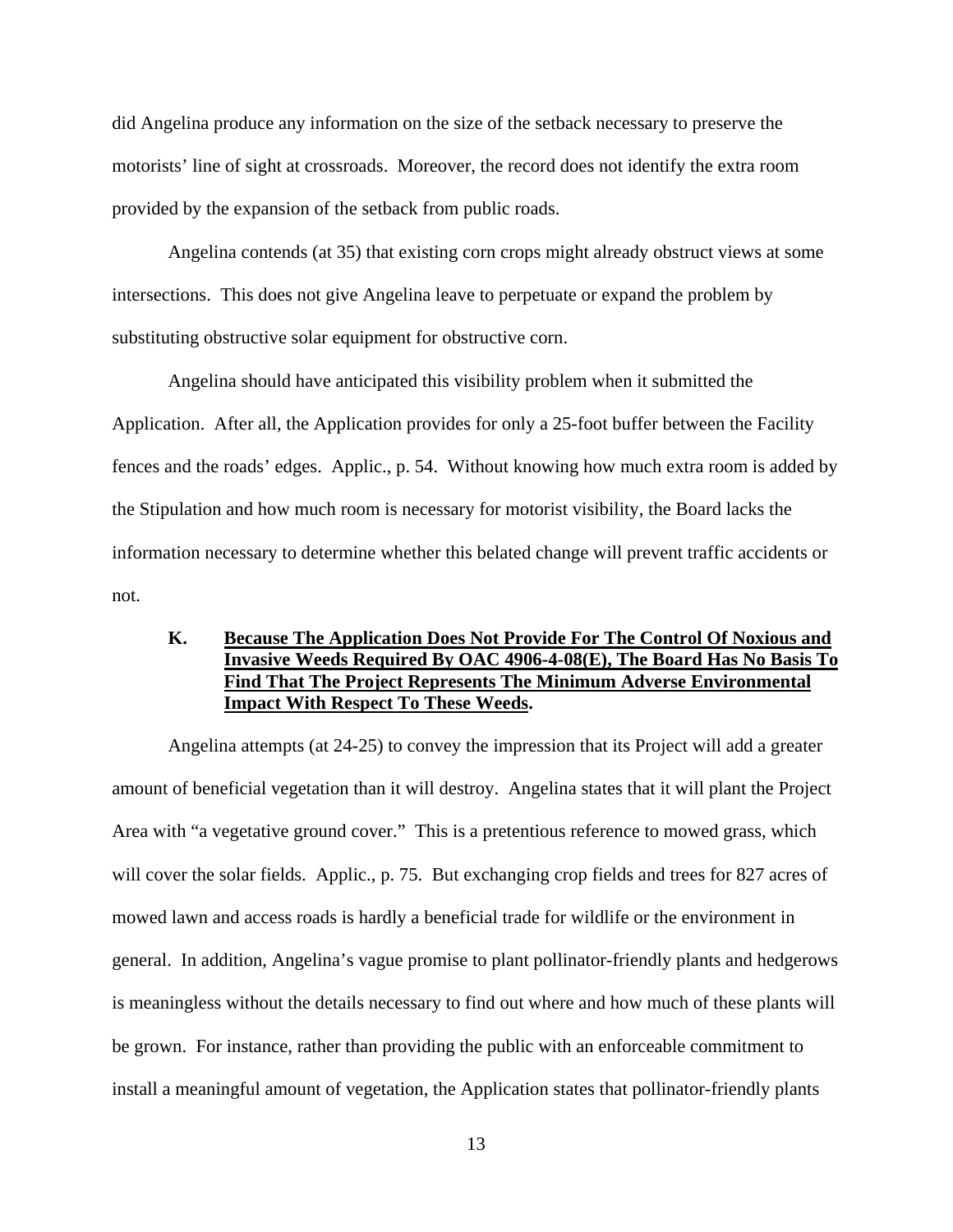will be used only "in selected locations along the perimeter." Applic., p. 75. Angelina and the Staff want the Board to let them make those determinations instead of the Board.

Angelina also claims (at 22) that it will control noxious weeds primarily through mechanical means instead of herbicides. But that promise is not in the Application, or required by the Stipulation. To the contrary, the Application emphasizes the use of herbicides without mentioning mechanical removal. Applic., p. 75.

Angelina contends (at 25) that Stipulation Condition 18 will prevent the area's infestation with noxious and invasive weeds. But Condition 18's loopholes make it ineffective, as explained in the Concerned Citizens' opening brief (at 38). Even Angelina's opening brief admits (at 25) that Stipulation 18 requires the company to purchase its seed only "to the extent practical."

Thus, Angelina's Project does not pose the minimum adverse environmental impact on vegetation, because (1) Angelina has made no meaningful commitment to plant and maintain new vegetation to replace the crops and trees it will destroy, (2) Angelina has plenty of loopholes to evade enforceable requirements for preventing the spread of noxious and invasive weeds, and (3) the procedures and standards for clearing existing, beneficial vegetation and preventing the growth of undesirable weed species are left to the future unfettered discretion of Angelina and the Staff through a vegetation management plan.

# **L. Because The Application Does Not Provide The Data Required By OAC 4906-4-08(B)(1) To Evaluate The Project's Potential Adverse Impacts on Wildlife, The Board Has No Basis To Find That The Project Represents The Minimum Adverse Environmental Impact With Respect To Its Effects On Wildlife.**

Angelina contends (at 19-21) that the Project's adverse impacts on wildlife will be minimal, stating that Cardno did not find much wildlife in the Project Area. Of course, that conclusion has no basis, because Angelina did not actually look for wildlife. Cardno only made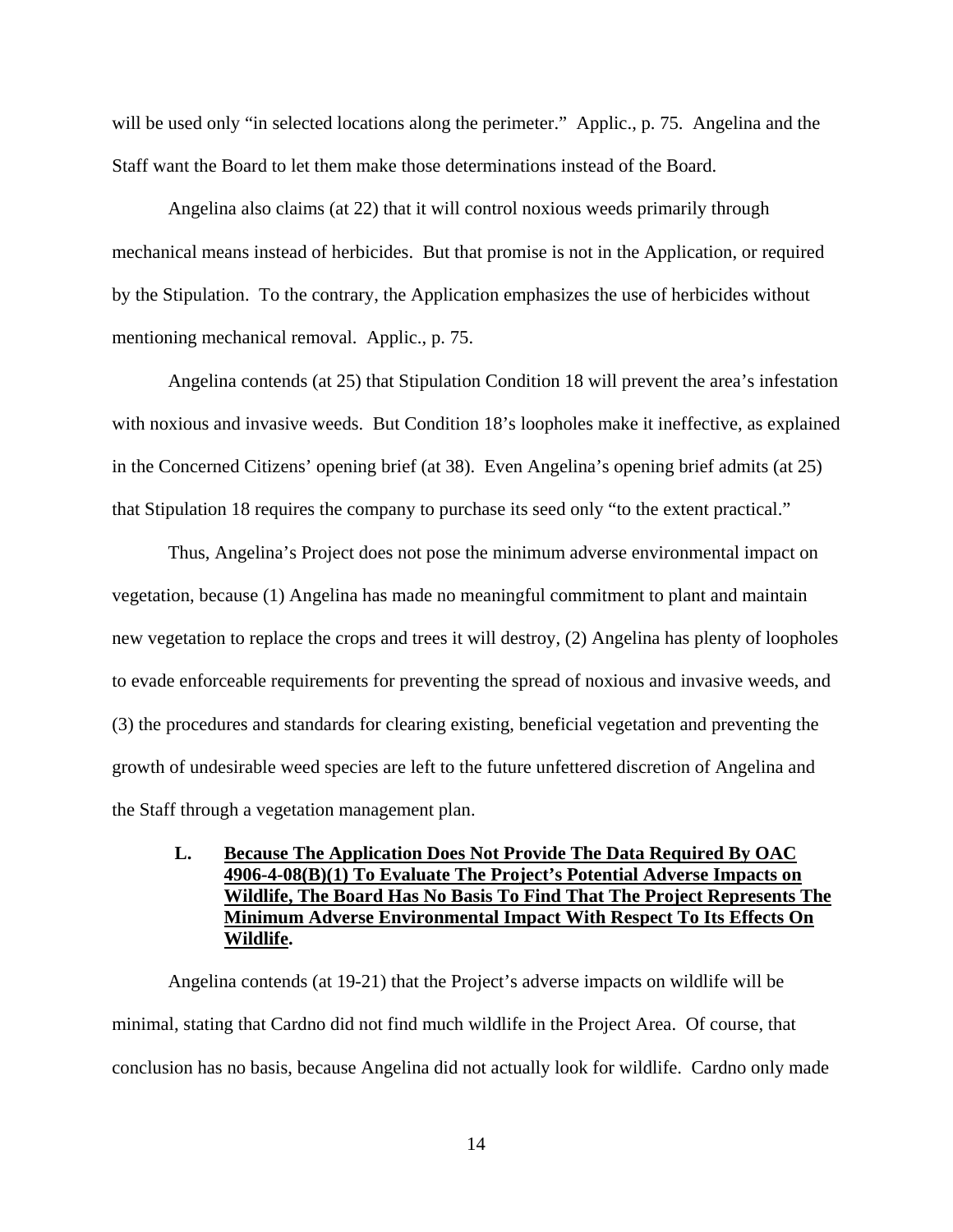note of species it happened to casually notice while performing its wetlands and waterbody surveys. Ryan Ruppecht, the Cardno witness who testified for Angelina, admitted that Cardno performed no bird, bat, or mammal surveys. Rupprecht, Tr. 214:2-10, 217:20-24. As evidence of this failure, Application Exhibit G contains no checklists of bird, bat, and mammal species and numbers found in the Project Area. Thus, unlike other energy projects that routinely conduct field surveys for wildlife, Angelina chose not to do them even though required by OAC 4906-4- 08(B).

Nor did Angelina conduct a complete literature survey on plant and animal species as required by OAC 4906-4-08(B)(1)(c). All that Cardno's employees did was to perform a partial literature search and to note any species that they happened to notice as they were otherwise occupied in studying the waterbodies and wetlands in the area (the references to "surveys" in Application Exh. G refer to the wetland and surface water surveys). Angelina did not perform any of the wildlife surveys required by OAC 4906-4-08(B). Angelina conducted no survey of birds, bats, or other mammals.

Angelina also argues that the Project Area lacks the habitat conducive to supporting wildlife. But Angelina also failed to perform the plant survey required by OAC 4906-4-08(B) in order to find and evaluate the habitat.

Angelina does not dispute that the Project Area contains habitat for endangered and threatened species of bats. Instead, Angelina promises (at 20) that it will cut down trees that may host endangered Indiana bats only during the seasons when the bats are hibernating elsewhere. This is akin to stating that demolishing a family's house while they are away on vacation has no adverse impact on them, because the house did not fall down on them. Habitat loss has a serious negative impact on endangered species such as the Indiana bat.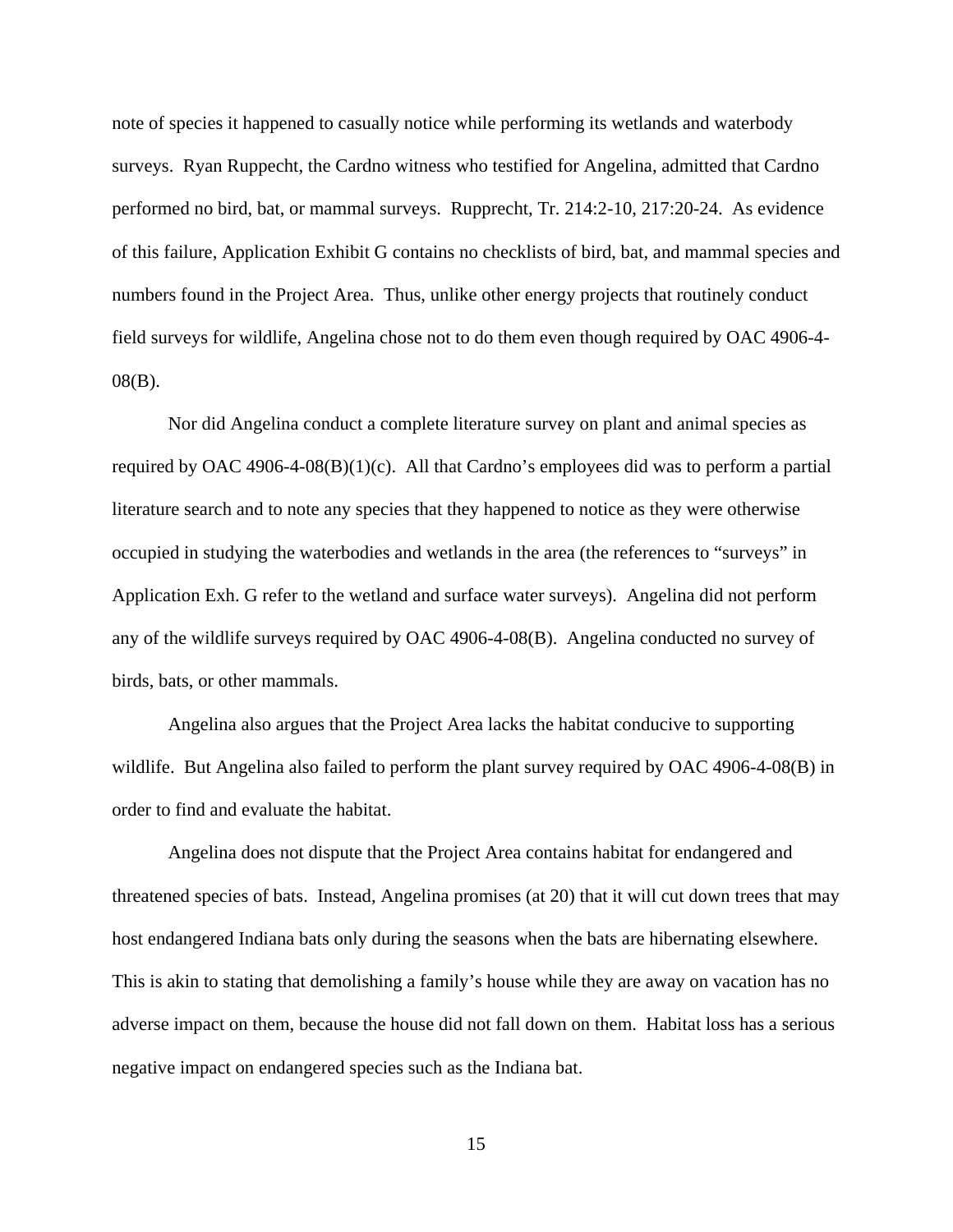$OAC$  4906-4-08 $(B)(1)(c)$  and (d) require the Application to contain reliable survey data on wildlife so that the Board can determine whether a proposed facility will have the minimum adverse environmental impact on wildlife. Angelina has not provided OPSB with this necessary data, instead choosing to argue that the Board does not need it. But the Board is not free to ignore its own rules, and Angelina is compelled to comply with them. Without this information, the Board cannot determine that the Facility will have the minimum adverse environmental impact.

# **M. Because The Application Fails To Provide Information Required By OAC 4906-4-08(B)(3) To Assess, Avoid, And Mitigate Impacts On Wildlife That Will Result In Crop And Livestock Damage On Nearby Farms, Board Has No Basis To Find That The Project Represents The Minimum Adverse Environmental Impact With Respect To This Problem.**

While Angelina argues that the Project Area lacks the habitat conducive to supporting wildlife, Angelina failed to perform the plant survey required by OAC 4906-4-08(B). Consequently, except for some limited plant identification in wetlands and waterbodies, the Application contains no data for the Board's scrutiny to determine whether the plants in and along the Project Area's ditches, hedgerows, and woods are capable of hosting wildlife that may be using the soon-to-be-destroyed crop fields for consuming insects (a necessary activity for birds and bats), foraging on and among the crops, or other uses. Nor did Angelina look to see if wildlife is actually using this habitat or the fields themselves for feeding, living, or reproduction, including the foraging of grain left on the fields after harvest that feeds resident and migratory birds, raccoons, deer, and other animals. While Angelina quotes Mr. Rupprecht for the proposition that the fields provide habitat for a limited number of species, Mr. Rupprecht admitted that "we did no surveys that were directly in line to count or enumerate mammals within the Project Area." Rupprecht, Tr. 217:22-24.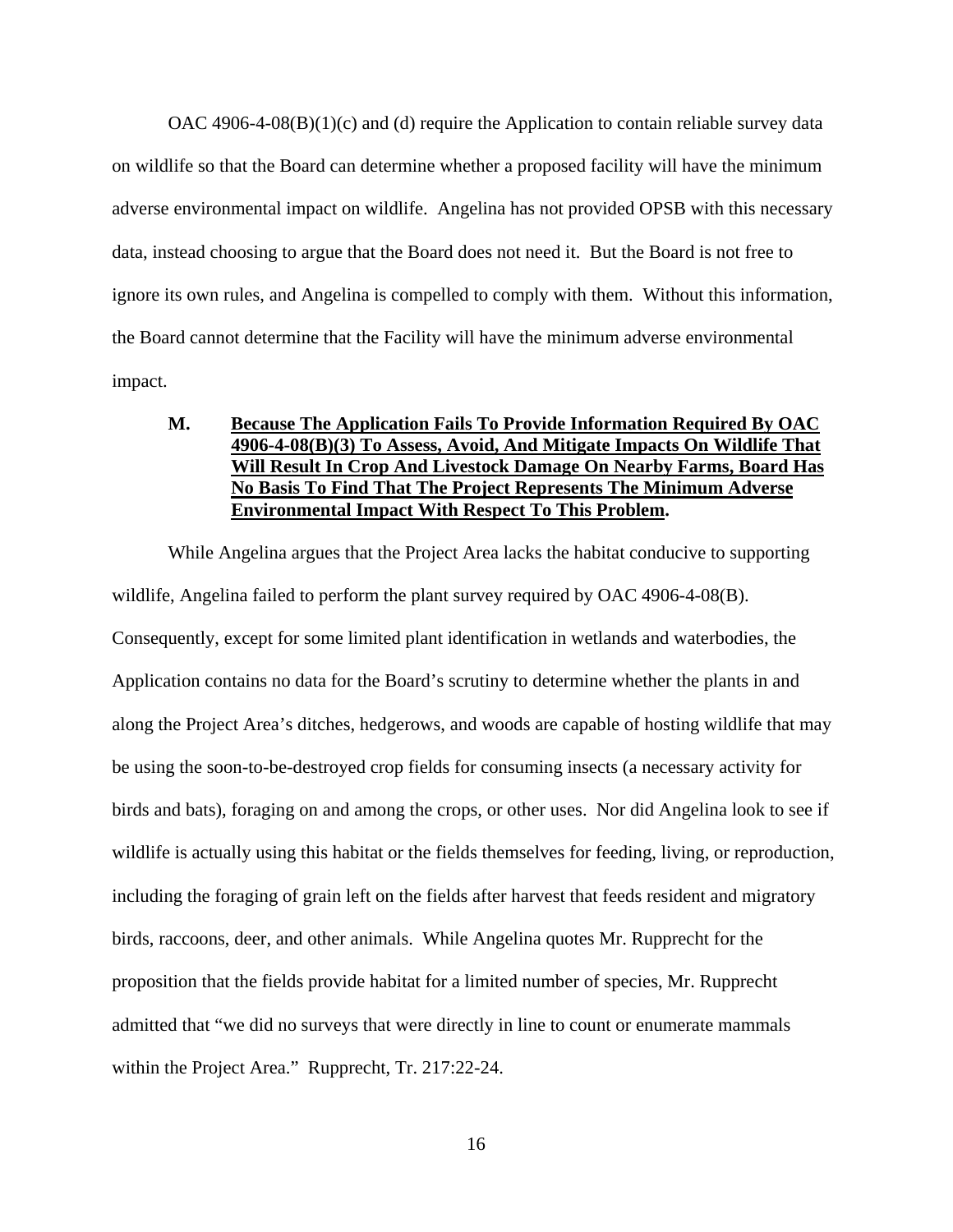Mr. Rupprecht attempted to compensate for the absence of wildlife data in the Application by concocting a desktop calculation with internet records to predict the number of deer that would be diverted from the Project Area into the surrounding crop fields and community. Rupprecht, Tr. 219:5 to 223:8. He even went so far as to assume that the results of his deer calculation also would apply to coyotes, even though he had no population data on coyotes. Rupprecht, Tr. 231:5 to 232:8. However, Rupprecht's testimony does not reveal any expertise on deer or other animals. Without any such expertise, he did not have the qualifications necessary to calculate the additional number of deer or coyotes that will afflict the surrounding neighborhood due to displacement from the Project Area. The Board should not accept as accurate a calculation from someone without the expertise to perform it.

Angelina's understandable lack of confidence in this calculation is betrayed by its decision to withhold the calcualation from the Application rather than subjecting it to Staff and public scrutiny. No information on this calculation was included or even mentioned in the Application. Co. Exh. 1. The Board should not trust a calculation done without objective data on animal populations from a survey of the Project Area by an individual with no expertise to perform it.

OAC 4906-4-08(B)(3)(b) requires the Application to contain information about potential impacts to ecological resources during the operation and maintenance of a facility, including measures to mitigate the Project's adverse impacts. Angelina has not provided OPSB with the information necessary to evaluate and mitigate damage to the neighbors' crops from wildlife diverted from the Project Area into the neighbors' fields. Without this information, the Board cannot determine that the Facility will have the minimum adverse environmental impact.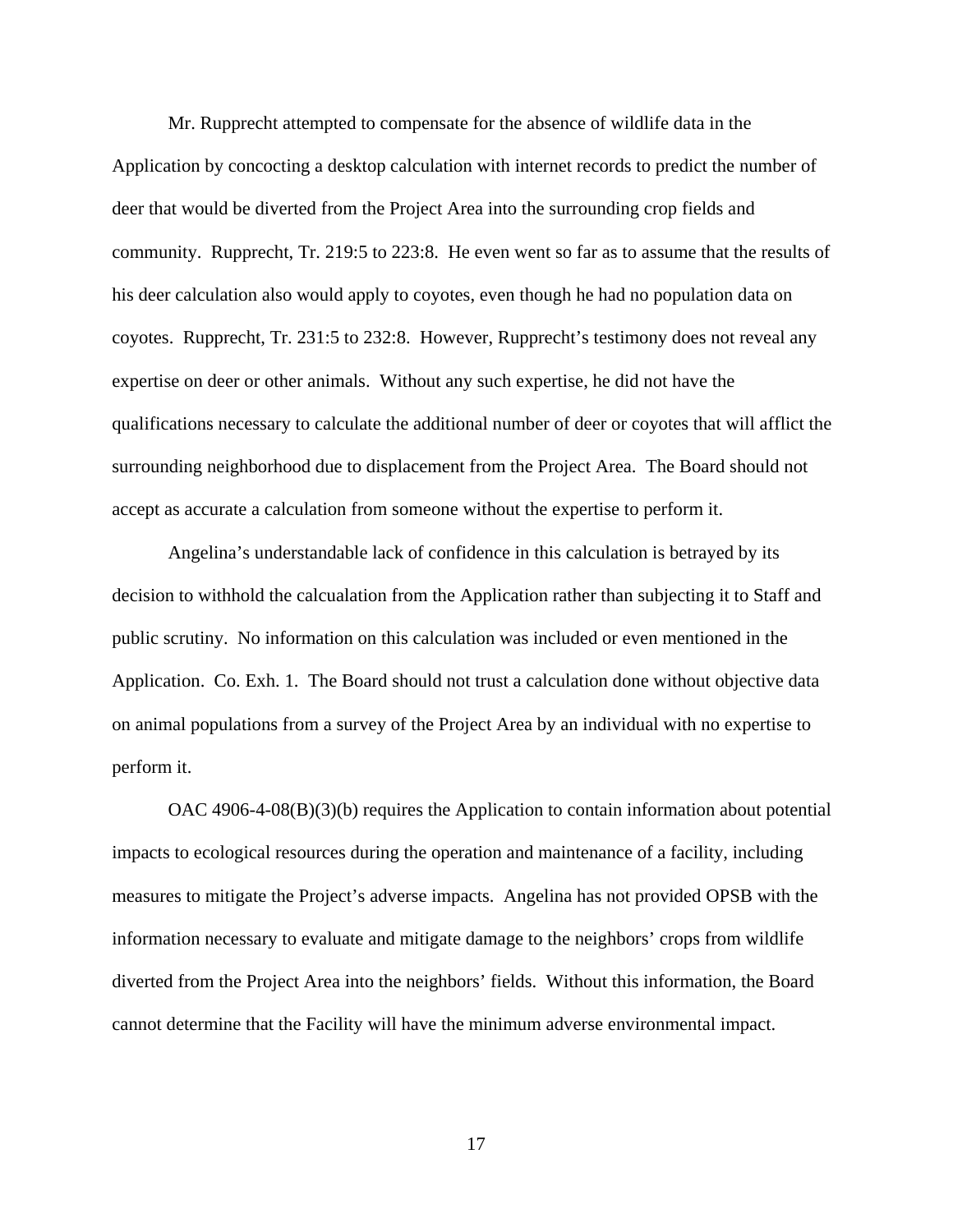# **N. Without The Data On The Quantity Of And Mitigation Measures For The Surface Water Draining From The Facility Required By OAC 4906-4-07(C), The Board Has No Basis To Find That The Project Represents The Minimum Adverse Environmental Impact With Respect To Drainage And Flooding.**

As explained in the Concerned Citizens' opening brief (at 43-52), the Application lacks the information required by OAC 4906-4-07(C). The Application also does not contain the information required by OAC 4906-4-08(A)(4)(e) for analyzing the prospects of floods for the area, including the probability of occurrences and likely consequences of various flood stages. Nor does the Application contain any plans to mitigate any likely adverse consequences. Angelina's opening brief does not, even once, cite the Application for information germane to the Facility's effects on surface water drainage and runoff, because the Application contains none.

Instead, Angelina relies (at 39-41) solely on Noah Waterhouse's and Matt Marquis' statements that solar facilities generally do not cause drainage problems, citing only their general experience with other facilities. However, without meaningful data on this Facility, they have no basis to conclude that this Facility will not aggravate the flooding problem that already exists in the community. This is especially the case where, as here, water levels are commonly only an inch from endangering life and property. CCOPC Exh. 5, Mast Direct Testimony, pp. 3-4, A.11.

Angelina also cites (at 40) Rachael Vonderhaar's statement that grass and other plants can slow down runoff. That may be true at times. However, Mr. Mast has provided 13 reasons why the solar fields will increase, not decrease, surface water runoff. *See* Pages 48-50 of the Citizens' opening brief.

The Board has promulgated OAC 4906-4-07(C) for a reason. Rather than being relegated to accepting the paid opinions of applicants' consultants that runoff will not be a problem, the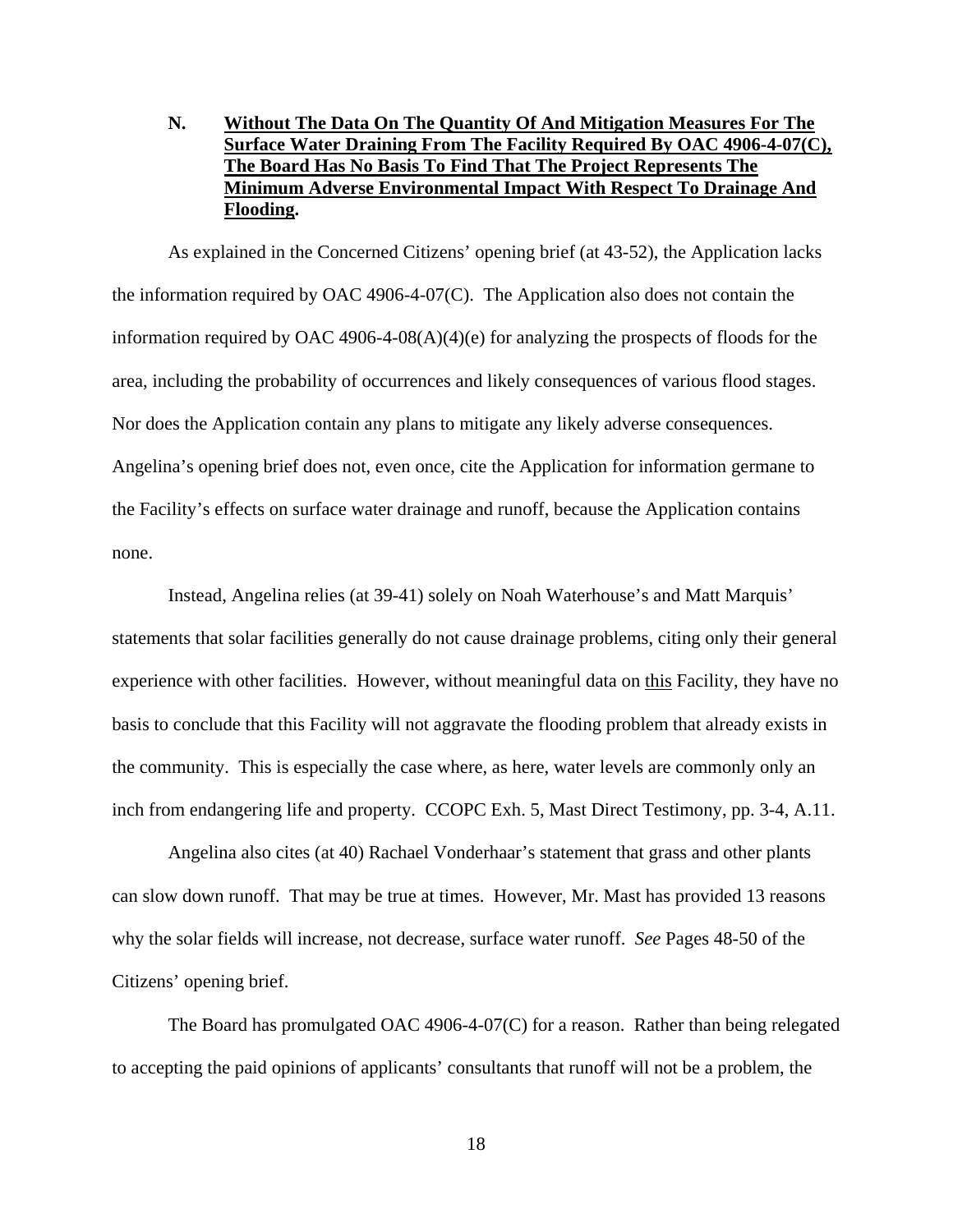rule requires applicants to produce data to prove it. The rule requires applicants to provide this data so the Board can make up its own mind about whether drainage will harm the public and the environment. Thus, OAC 4906-4-07(C)(2)(b) requires "an estimate of the ... quantity of aquatic discharges from the site clearing and construction operations" in the Application. Emphasis added. OAC 4906-4-07(C)(3)(d)(vii) requires the Application to contain a "quantitative flow diagram or description for water … through the proposed facility … including … [r]un-off from soil and other surfaces" during facility operation. Emphasis added. Based on this data, OAC 4906-4-07(C)(2)(c) requires applicants to "[d]escribe any plans to mitigate the above effects." The Application does not quantify the stormwater flowing from the Project Area during construction or operation, depriving the Board of the information necessary to make an informed judgment about this issue.

If an applicant's general assurances that drainage will not be a problem were adequate to guard against drainage problems, OAC 4906-4-07(C) would not have been promulgated to require detailed water quantity data and mitigation measures in the applications. Neither Angelina nor the Board is free to bypass these requirements. And without this data, the Board has no basis to determine that the Project represents the minimum adverse environmental impact with regard to surface water issues.

# **O. Without The Data Required By OAC 4906-4-07(C) To Be Included In The Application About The Quality Of And Mitigation Measures For The Surface Water Draining From The Facility, The Board Has No Basis To Find That The Project Represents The Minimum Adverse Environmental Impact With Respect To Sediment Pollution From The Facility.**

Angelina admits (at 46) that it will be required to obtain pollution control permits for the discharges of eroded sediment from its construction activities. Nevertheless, Angelina's opening brief does not point to any water quality data in the Application meant to satisfy the requirements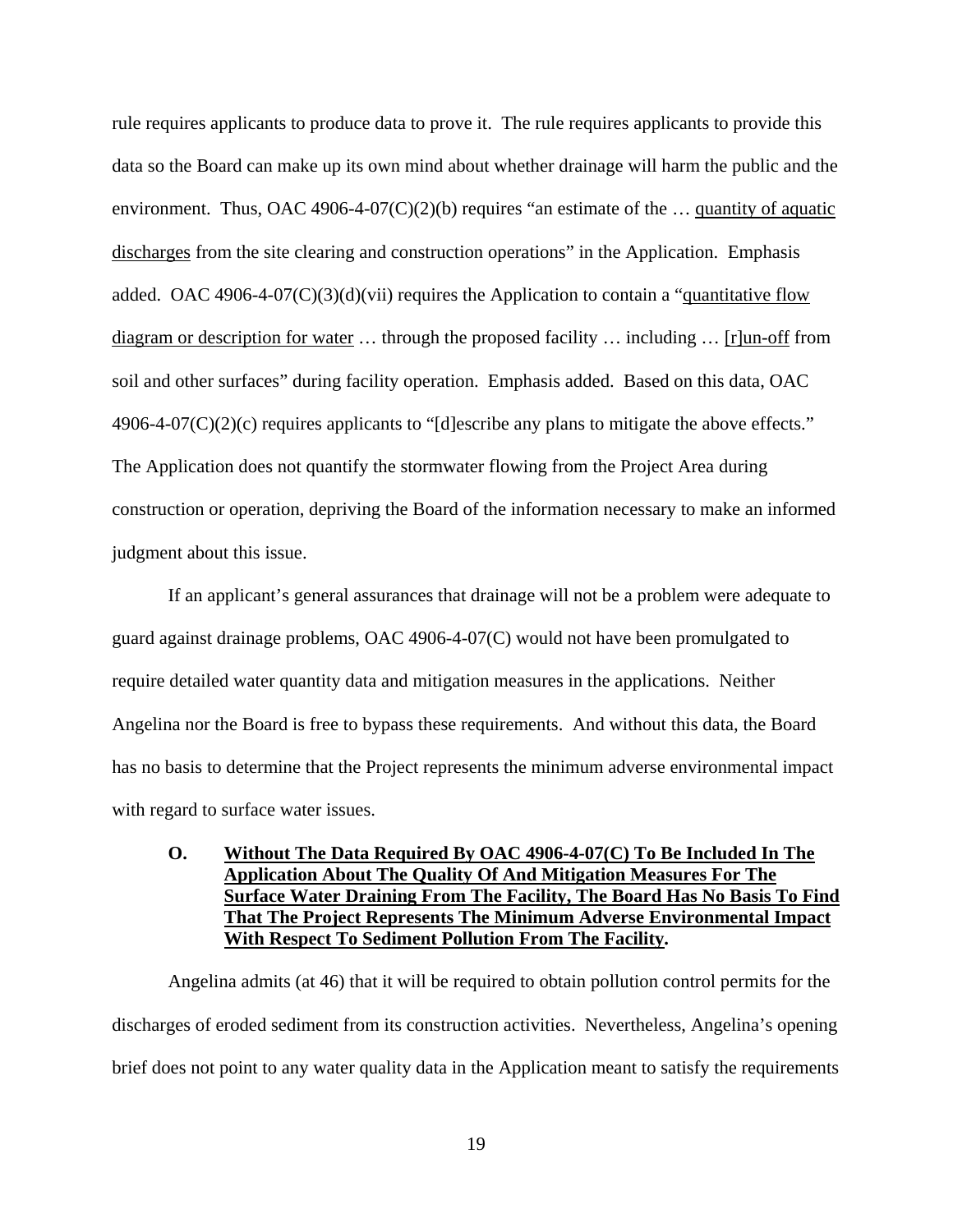in OAC 4906-4-07(C). The Application is entirely devoid of this required information. Instead, Angelina dismissively states (at 46) that not much pollution is expected from its construction activities. This argument entirely misses the point of the mandates in this rule. This rule requires the Application to contain the water quality data so that the Board can determine whether polluted runoff will be a problem. Angelina's ungrounded assertion that it will not be a problem does not enable the Board to independently evaluate this issue rather than deferring to Angelina's unsupported assertion. Without this data, the Board lacks the information necessary to determine whether the Project represents the minimum adverse environmental impact with regard to the water quality of its discharges.

# **P. Since The Application Contains No Estimate Of The Volume Of Solid Waste Generated During Construction, Or Its Disposal Destination, As Required By OAC 4906-4-07(D), The Board Has No Basis To Find That The Project Represents The Minimum Adverse Environmental Impact With Respect To Solid Waste Disposal.**

Angelina's opening brief does not point to any information in the Application that satisfies the requirements of OAC 4906-4-07(D)(2)(a) to estimate the amount of solid waste, including demolition waste, that the Project will generate. Herling, Tr. 109:10-17. Nor does Angelina note any information in the Application that complies with the requirement of OAC  $4906-4-07(D)(2)(b)$  to explain what will be done with the demolition waste from the old building(s). Without this required information, the Board cannot determine whether the Project represents the minimum adverse environmental impact with respect to solid waste.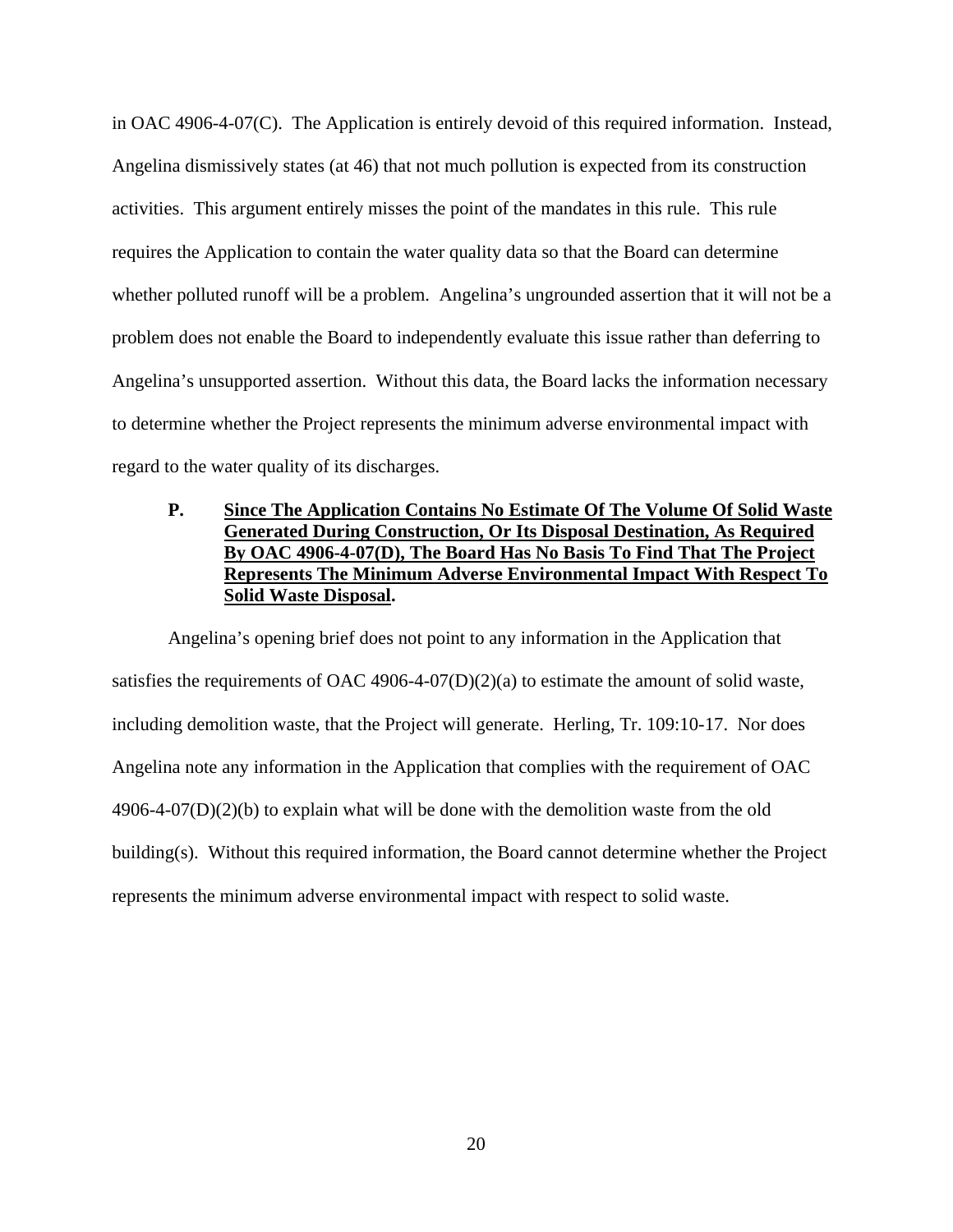**Q. Because The Application Contains Inadequate Detail To Explain How Its Construction Traffic Will Avoid Interference With Local Farming Operations, School Buses, And Other Public Road Traffic, The Board Has No Basis To Find That The Project Represents The Minimum Adverse Environmental Impact With Respect To Traffic Interference.** 

Angelina's discussion (at 27-29) about repairing road damage and avoiding traffic obstructions is full of promises about future plans and studies that should have been included in the Application. Without this information, any finding that the Project represents the minimum adverse environmental impact with respect to public roads is speculation. This information should have been included in the Application.

A good example of this deficiency in the Application is demonstrated by the quote from Mark Bonifas' testimony on Page 29 of Angelina's opening brief. That testimony explains that a transportation management plan would typically provide for escort vehicles and flaggers to organize the traffic. The problem is that this plan does not yet exist, so there is no commitment to use any of these measures. Instead, Stipulation Condition 25 requires a transportation plan and a traffic plan to be submitted to the Staff after certification, and Angelina is not even required to obtain Staff approval for the plan.

The Application has the same deficiency about preventing and repairing road damage. The Application and Stipulation leave this problem to a future road use agreement that does not yet exist.

Angelina states (at 25) that road blockage should not be a problem, since traffic delays will be short. The Staff goes so far as to inaccurately represent (at 7) that there is no evidence that traffic impacts "would be any greater than that caused by current farming operations." However, Angelina intends to send about 1,700 to 1,800 loads of equipment and construction materials onto these narrow roads. Applic., Exh. D, p. 7. Since the Application contains no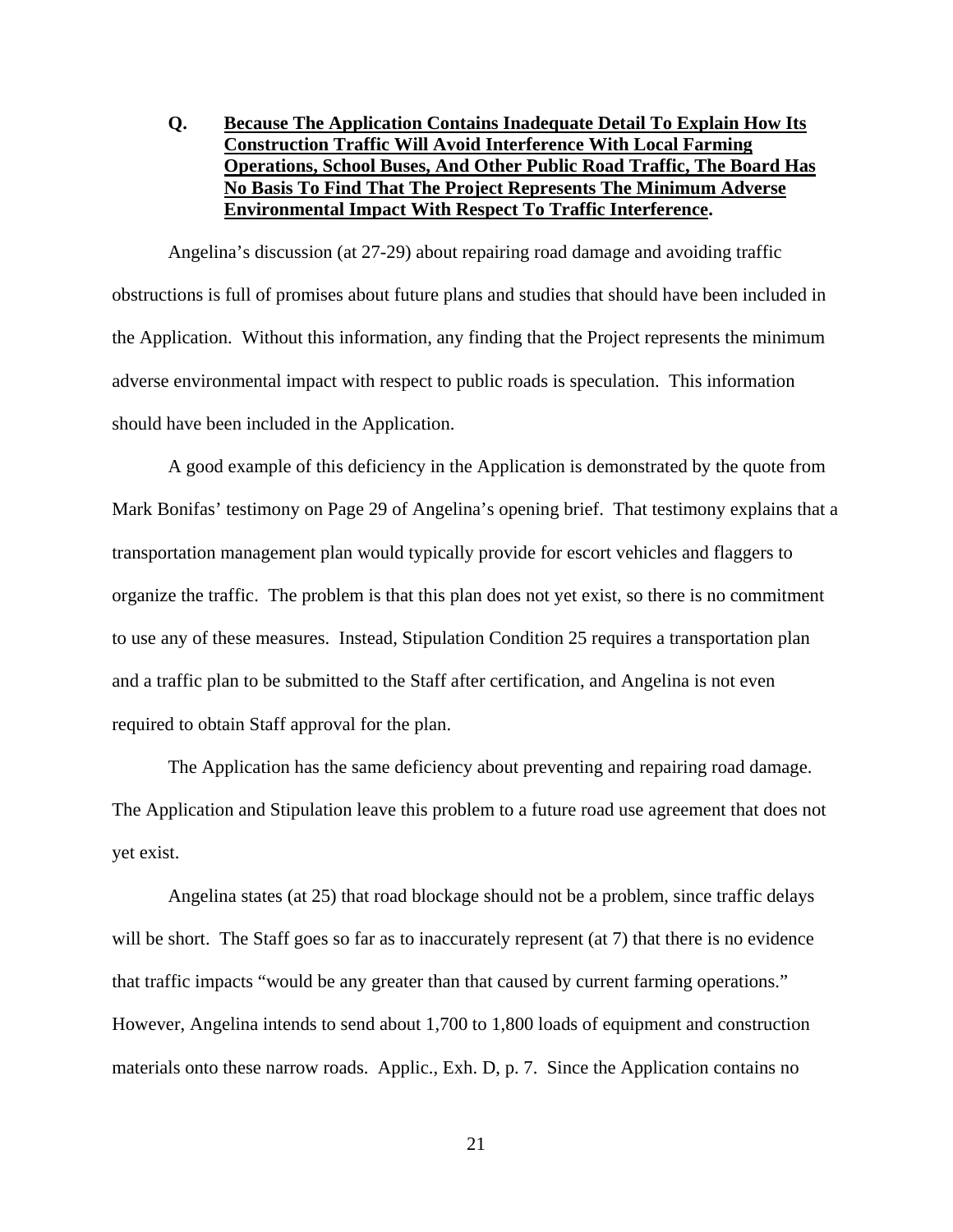traffic plan to figure out how these loads can be accommodated without hindering the farmers' planting and harvesting activities, the Board has no basis to find that that the Project represents the minimum adverse environmental impact on the public's road usage. Mr. Bonifas' bare statement that delays will be short is hardly adequate to conclude that no problems will occur.

The Application does not contain meaningful information about mitigation measures to prevent and repair road and bridge damage or to prevent interference with local traffic. Consequently, the Board lacks the information necessary to determine that the Project represents the minimum adverse environmental impact with respect to these issues.

# **R. The Board Has No Basis To Find That The Project Represents The Minimum Adverse Environmental Impact With Respect To Its Destruction Of Prime Farm Land.**

Angelina argues (at 52) that the Project will have a minimal impact on the viability of the 827 acres of agricultural land that will be converted into an industrial solar facility. Destroying the capacity of 827 acres to produce food for 40 years is hardly a minimal impact. Removing farmland from production also deprives young, beginning farmers of the land needed to initiate their own farming operations. Vonderhaar, Tr. 391:2-18. The Board cannot find that this impact is minimal just because there is a chance that it might return to agriculture in 40 years.

#### **S. Summary**

The Application does not contain the information required by the Board's rules. As constituted, the incomplete Application does not provide the Board with a basis for issuing a certificate or for identifying and designing mitigation protections for the public. Angelina's Application is incomplete, as it fails to provide much of the information about the Project's impacts and proposed mitigation measures required by the Board's rules. Without this information, the Board lacks the authority to approve the Application and issue a certificate. A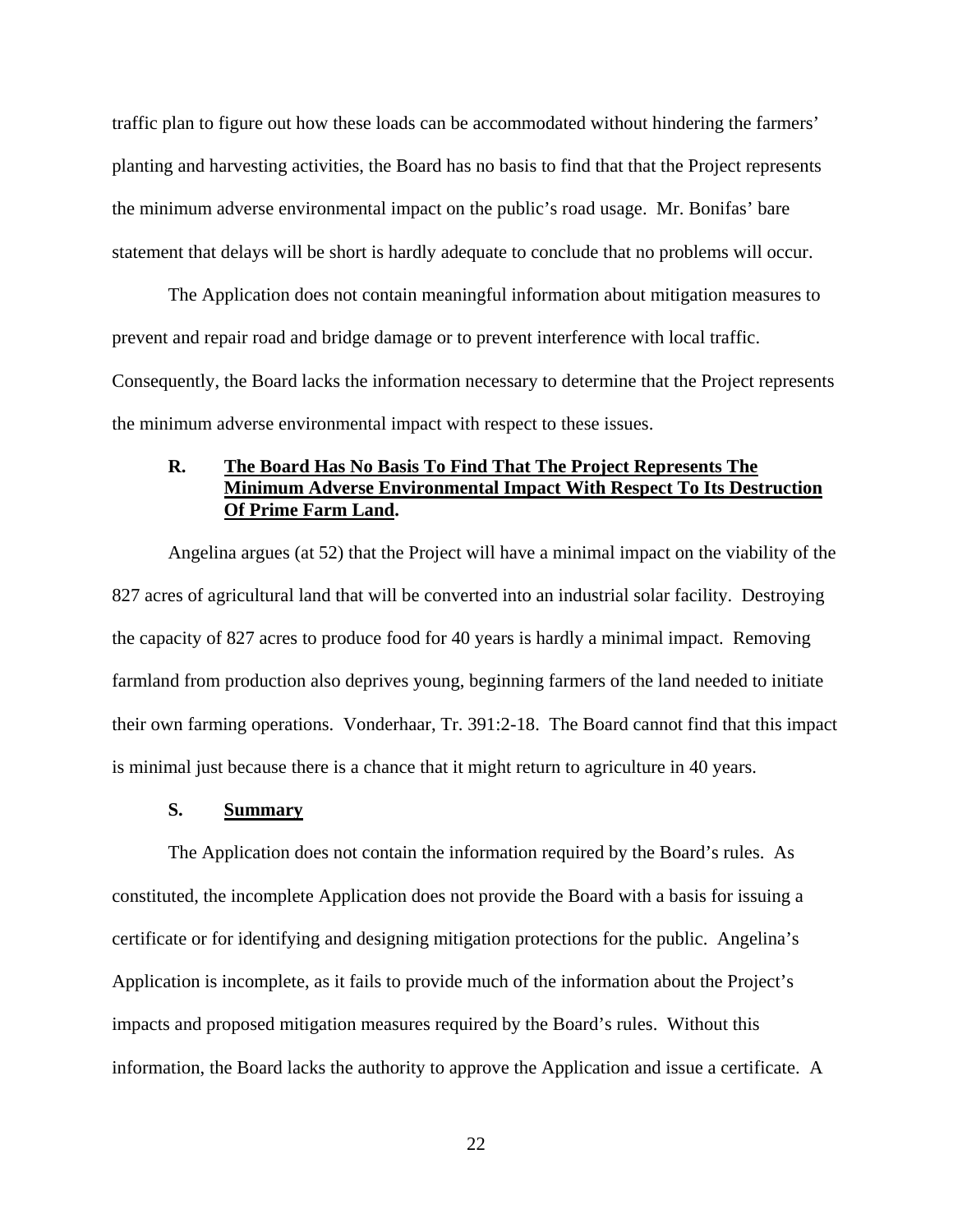government agency cannot grant an approval based on an application that does not contain the information required by law. *Anderson v. Vandalia*, 159 Ohio App.3d 508 (2nd Dist. 2005).

The incompleteness of the Application prevents the Board from determining the nature of the probable environmental impact under R.C. 4906.10(A)(2). The Board also cannot find that the Project represents the minimum adverse environmental impact under R.C. 4906.10( $A$ )(3), because the Application fails to provide adequate information for that determination and because the evidence at the hearing actually dictates the opposite conclusion. The Concerned Citizens have identified about 20 hazards from the Project that will harm them and that have not been satisfactorily addressed in the Application or Stipulation. *See* Section II of their opening brief. For all of those reasons, the Project also fails to serve the public interest, convenience, and necessity under R. C. § 4906.10(A)(6) and fails to serve the public interest, convenience, and necessity under R.C. § 4906.10(A)(6). The Board should deny Angelina's application for a certificate.

# **III. The Proposed Stipulation Cannot Be Used To Delegate The Board's Authority And Responsibility For Certification Decisions To The Staff, Nor It Does Provide For A Facility That Represents The Minimum Adverse Environmental Impact Or Serves the Public Interest, Convenience, and Necessity.**

The Stipulation, if accepted, would grant a certificate for the Facility based on an Application that violates the Board's rules in a multitude of ways as described herein and in the Concerned Citizens' opening brief. The Board cannot circumvent its own rules by approving a deficient application. Nor can it accept a Stipulation that proposes to approve a Project that does not meet the statutory criteria under R.C. 4906.10 for representing the minimum adverse environmental impact under R.C. 4906.10(A)(3) and serving the public interest, convenience, and necessity under R.C.  $\S$  4906.10(A)(6). For these reasons, the Stipulation violates important regulatory principles and practices and is contrary to the public interest.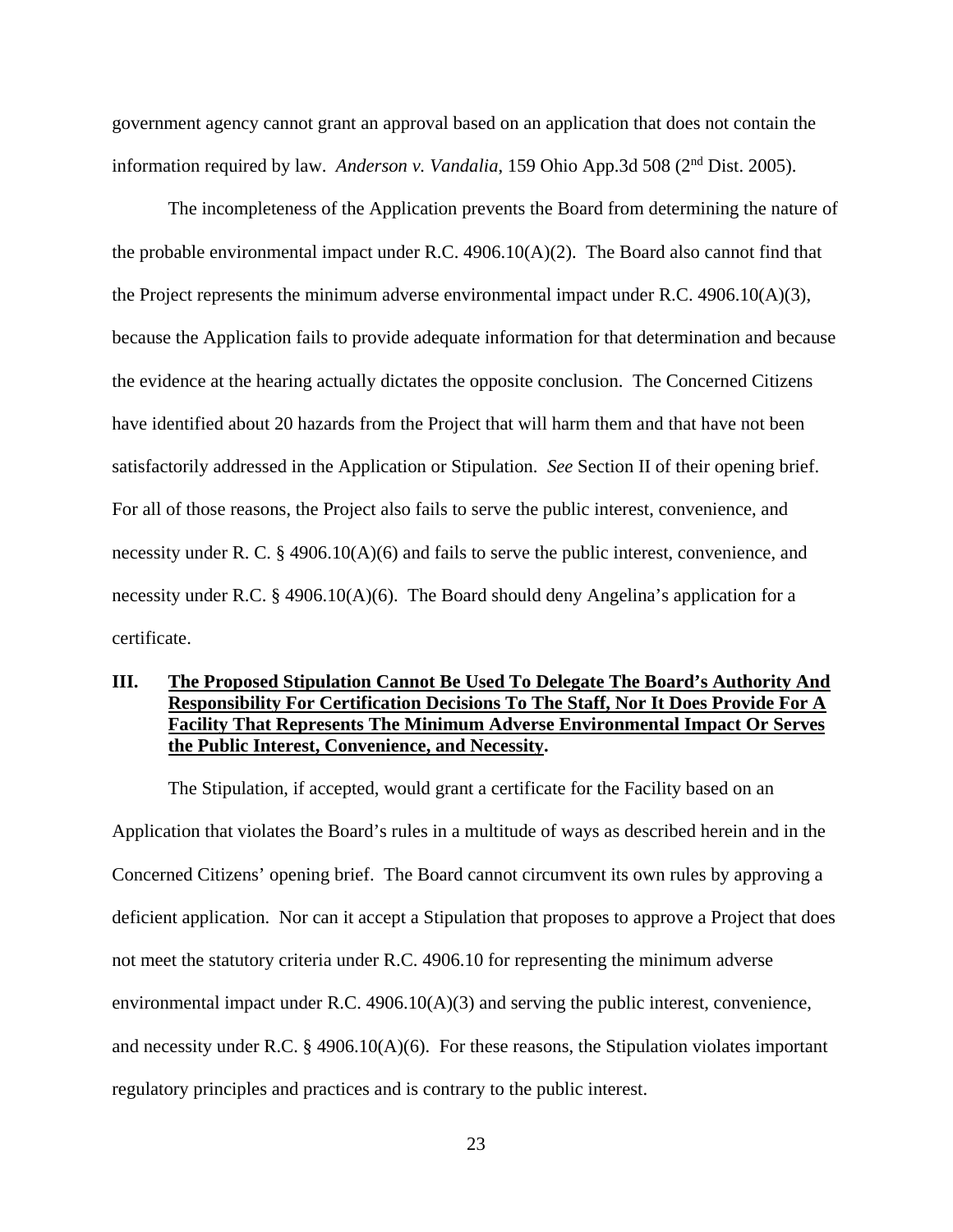The Stipulation would provide for an unlawful and unconstitutional delegation of power to the Staff for the reasons explained in Section III of the Concerned Citizens' opening brief. Most of the Stipulation's supposed accomplishments touted (at 53-60) by Angelina are future submittals of plans that should have been included in the Application, but which now are proposed to be delivered after certification by Angelina and approved in secret by the Staff. The Stipulation mostly just postpones, until after certification, the Applicant's evaluations of the Facility's potential threats to the public and the Applicant's identification of mitigation measures work that should have been included in the Application.

The Stipulation also is carelessly worded to provide loopholes by which Angelina can avoid its responsibilities. Those loopholes are identified in Section II above and on Pages 68-72 of the Citizens' opening brief.

The Staff argues (at 14) that a stipulation is entitled to "substantial weight." However, the Stipulation in this case is not a negotiated compromise of all parties. It is a deal among allied parties who favor the Project because they want the money; it is not the product of arm's length negotiations. It is entitled to no weight or deference.

While Angelina again extols (at 54-55) the money that Angelina and local officials will enjoy from the Facility, the neighbors will pay the highest price for this Project in the form of health and safety impacts and the reduction of their quality of life. Since neither Angelina's officers nor the county's local officials have to live with these hazards, their signatures on the Stipulation were not difficult to obtain. It is the Board's statutory responsibility to make sure Angelina has provided a complete and honest assessment of the Project's hazards and has designed the Project to reduce those hazards to a minimum. Adopting the Stipulation will not fulfill this responsibility.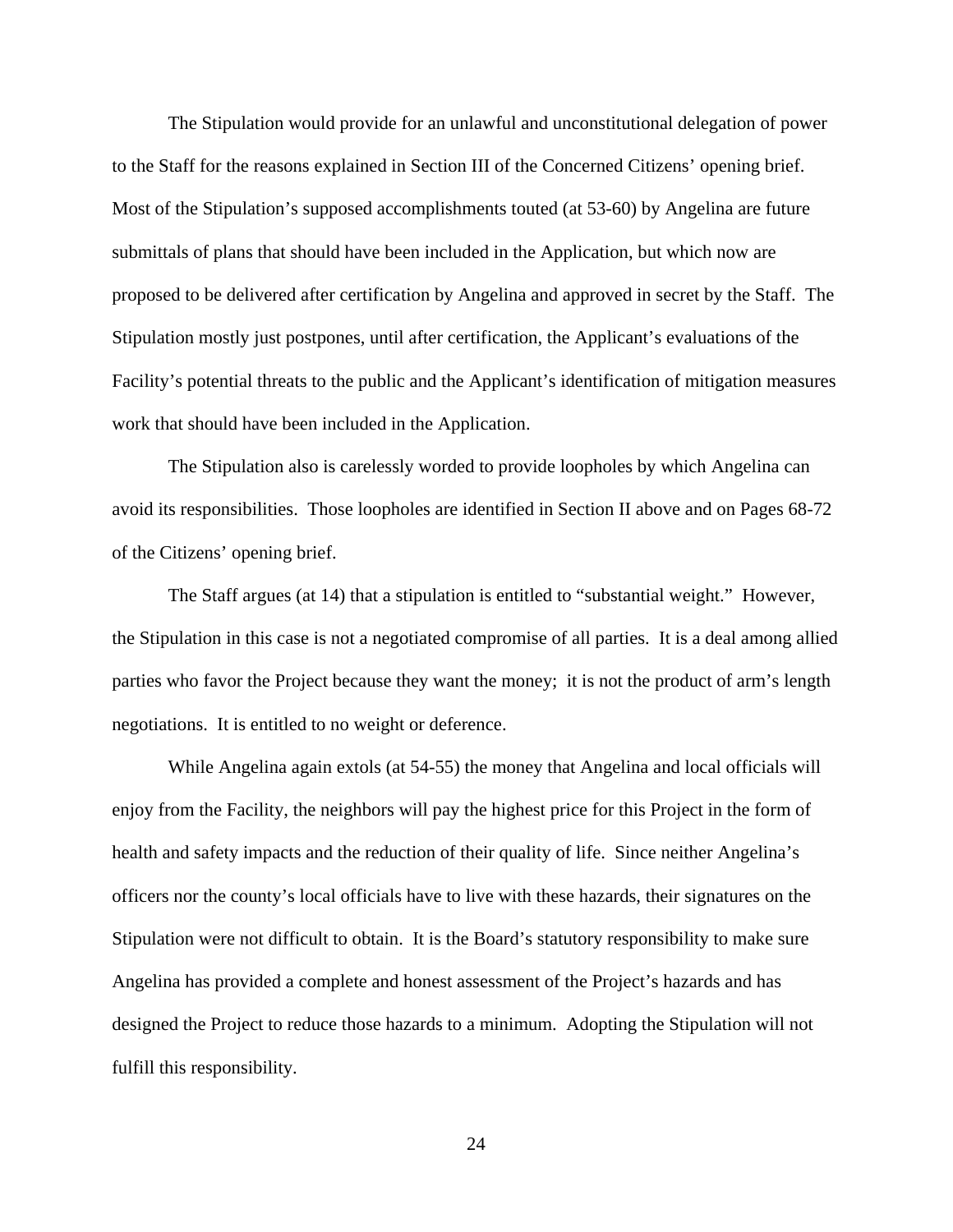### **IV. Conclusion**

Angelina's proposed Project has been poorly evaluated by Angelina and inadequately investigated by the Staff, who have unquestioningly accepted Angelina's representations about the Project's impacts without independent research. Angelina's strategy has been to refrain from looking for evidence of its Project's adverse impacts so that it can claim that the Project will have no adverse impacts. Angelina, the Staff, and some local government intervenors have compounded these errors by proposing a Stipulation that asks the Board to issue a certificate despite the Application's and the Stipulation's deficiencies. These parties urge the Board to compensate for the Application's failures by requiring Angelina to submit 14 mitigation plans after certification in order to cut the members of the Board, Concerned Citizens, and general public out of the decision-making process.

But the Board is not free to ignore its own rules, and Angelina is compelled to comply with them. OPSB has no authority to issue a certificate based on an Application that does not contain the information required by the Board's rules. Nor can OPSB issue a certificate to a Facility that has not presented the evidence necessary to determine that the Facility represents the minimum adverse environmental impact under R.C.  $4906.10(A)(3)$  and serves the public interest, convenience, and necessity under R.C. § 4906.10(A)(6). Lacking this evidence, the Board must deny Angelina's application for a certificate.

Respectfully submitted,

/s/ Jack A. Van Kley\_\_\_\_\_\_ Jack A. Van Kley (0016961) Van Kley & Walker, LLC 132 Northwoods Blvd., Suite C-1 Columbus, Ohio 43235 (614) 431-8900 (telephone) (614) 431-8905 (facsimile) Email: jvankley@vankleywalker.com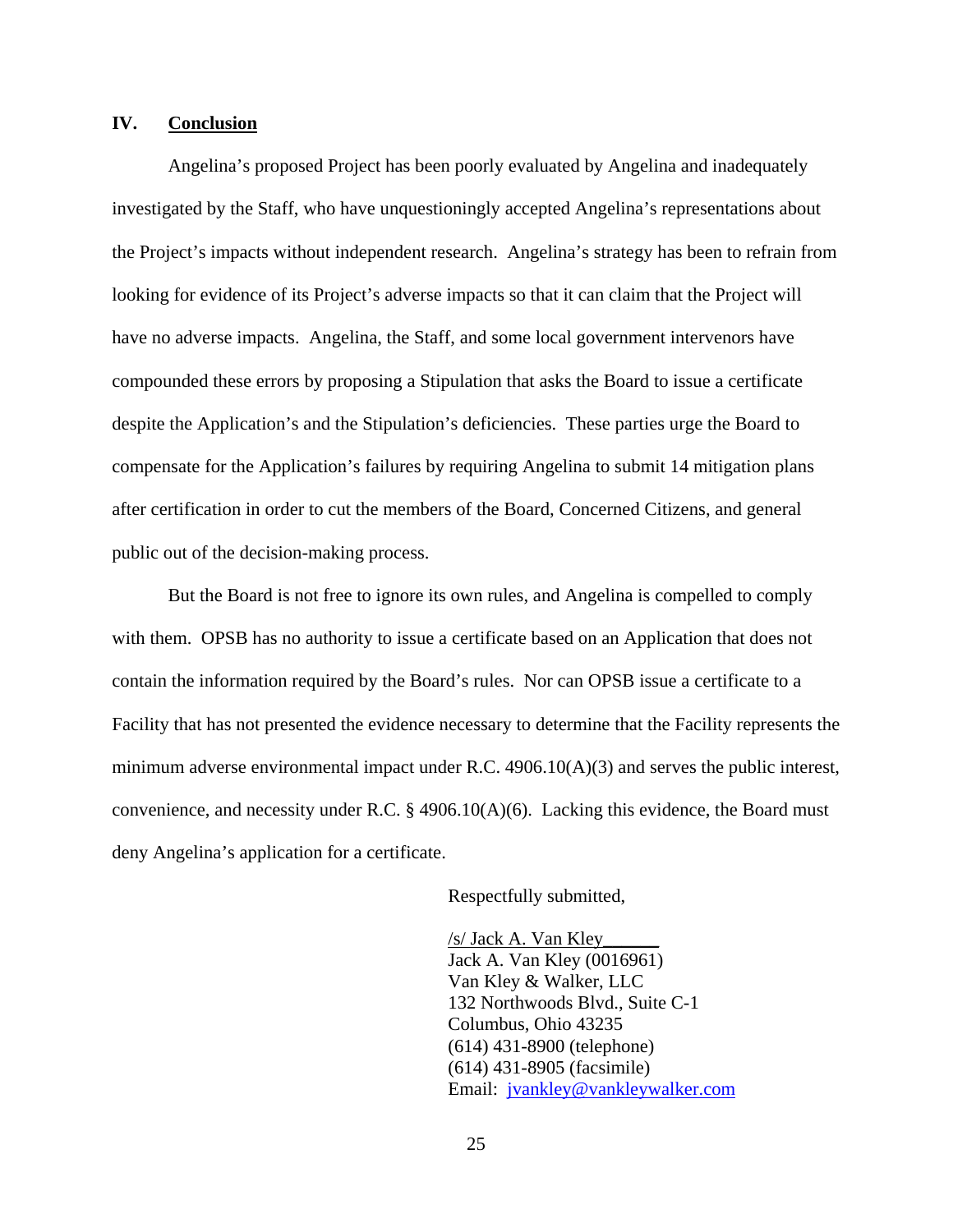Christopher A. Walker (0040696) Van Kley & Walker, LLC 137 North Main Street, Suite 316 Dayton, Ohio 45402 (937) 226-9000 (telephone) (937) 226-9002 (facsimile) Email: cwalker@vankleywalker.com

## **CERTIFICATE OF SERVICE**

The Ohio Power Siting Board's e-filing system will electronically serve notice of the filing of this document on the parties referenced in the service list of the docket card who have electronically subscribed to this case. In addition, I hereby certify that, on November 1, 2019, a copy of the foregoing document also is being served by electronic mail on the following: Michael Settineri at mjsettineri@vorys.com, MacDonald Taylor at mwtaylor@vorys.com, Kathryn West at kwest@prebco.org, Dylan Borchers at dborchers@bricker.com, Chad Endsley at cendsley@ofbf.org, Thaddeus Boggs at tboggs@fbtlaw.com, and Jodi Barr at Jodi.barr@ohioattorneygeneral.gov.

> /s/ Jack A. Van Kley\_\_\_\_\_\_ Jack A. Van Kley